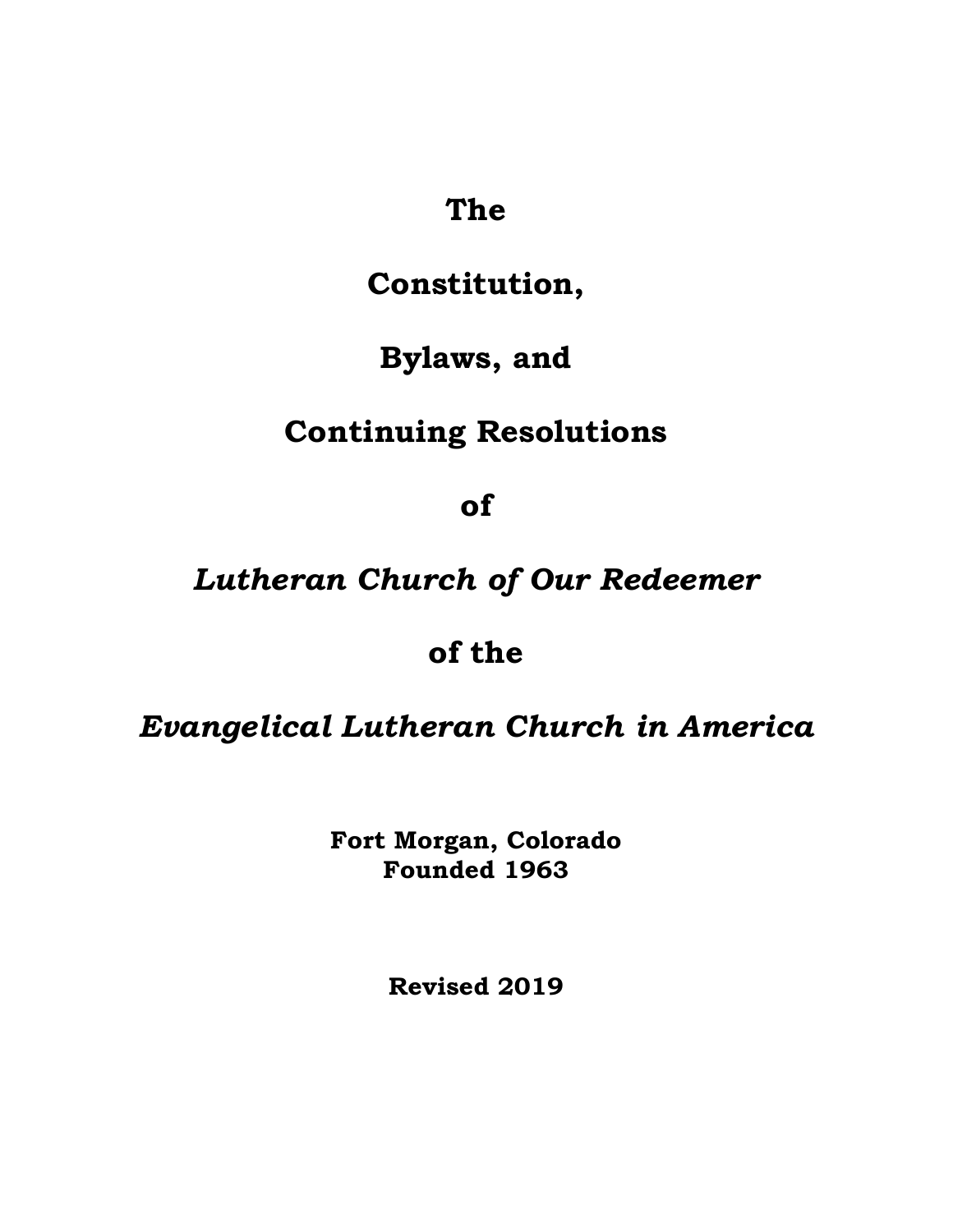## **Table of Contents**

| <b>Constitution</b> |  |
|---------------------|--|
|                     |  |
|                     |  |
|                     |  |
|                     |  |
|                     |  |
|                     |  |
|                     |  |
|                     |  |
|                     |  |
|                     |  |
|                     |  |
|                     |  |
|                     |  |
|                     |  |
|                     |  |
|                     |  |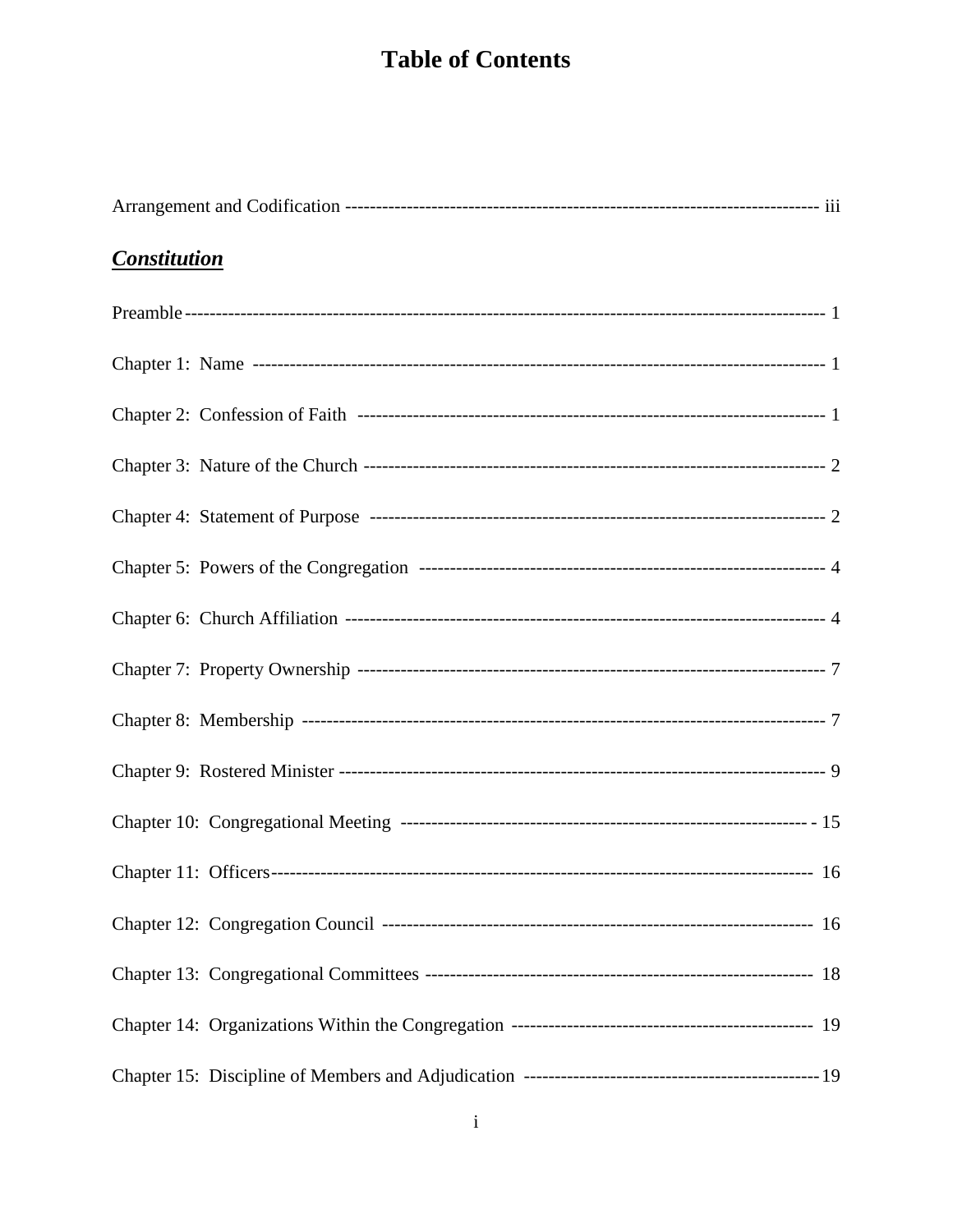| <b>Bylaws</b> |  |
|---------------|--|
|               |  |
|               |  |
|               |  |
|               |  |

| Procedure for Remodeling, Altering, and/or Changing Building and/or Grounds of the |  |
|------------------------------------------------------------------------------------|--|
|                                                                                    |  |
|                                                                                    |  |

## **Continuing Resolutions**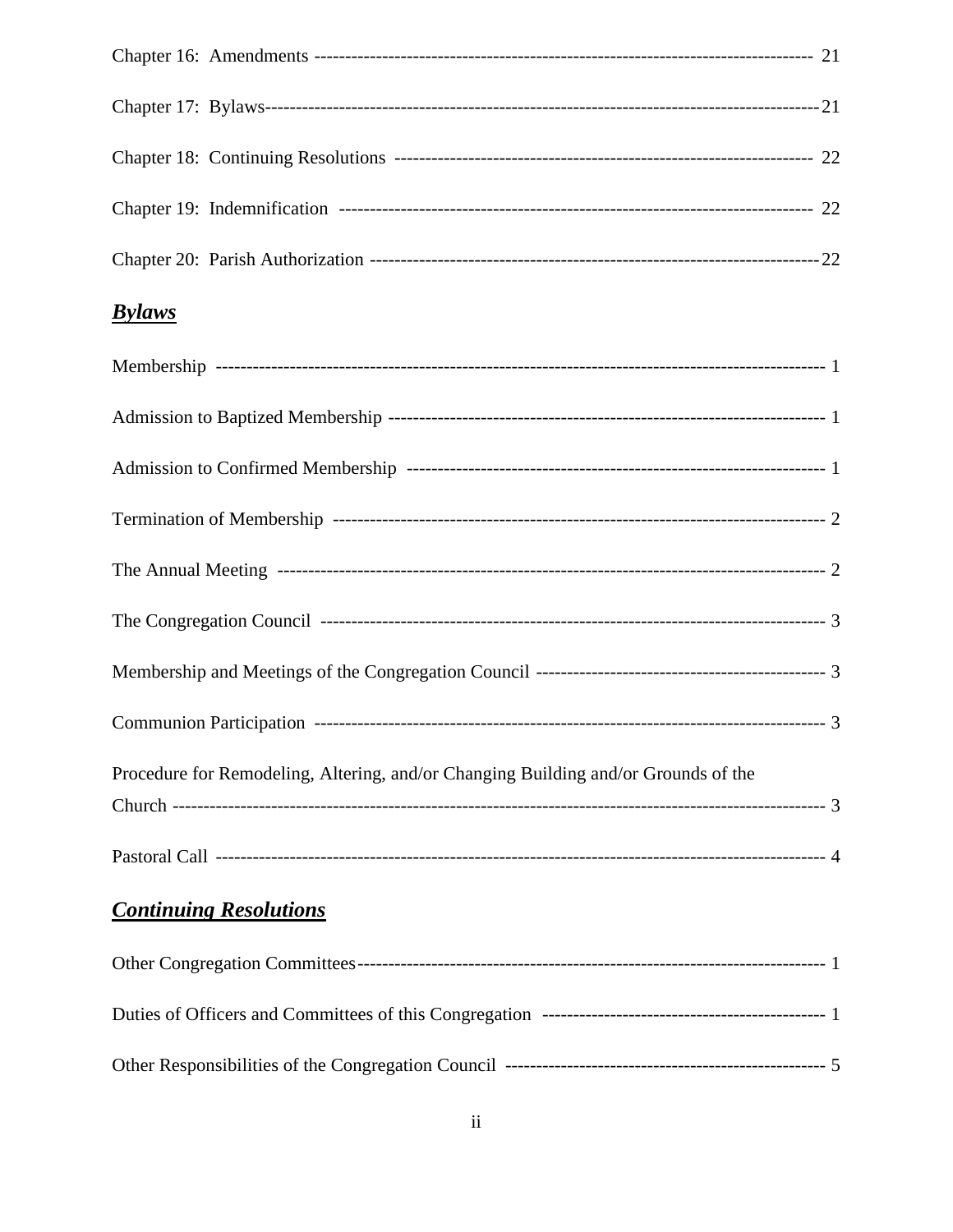### **Arrangement and Codification of Congregation's Governing Documents**

- 1. All provisions in the Constitution of the Lutheran Church of Our Redeemer are prefaced with "**C**" to distinguish these provisions from comparable ones in the synodical and churchwide constitutions.
	- a. Provisions marked with an (**\***) indicate the provision is required to be in all ELCA congregation constitutions. These sections must be used without alteration or amendment of the text in any manner (neither additions nor deletions).
	- b. The asterisk must be retained in the duplication of the congregation's constitution to indicate that the provision is required.
- 2. The provisions of the constitution, the bylaws, and the continuing resolutions that pertain to the same subject matter are placed together for clarity in use.
- 3. The numerical codification indicates (a) general subject, (b) constitutional provisions, (c) bylaws, and (d) continuing resolutions.
	- a. Major sections are designated as **chapters**. The chapter designation is the first number in the codification sequence and is followed with a period. Example: "Chapter 8. Membership," the designation "\*C8." precedes each required provision.
	- b. **Constitutional provisions** are codified with *two sets of numbers:* the chapter number and a twodigit number preceding the second period in the codification. Thus, one constitutional provision related to "Membership" is codified \*C8.02
	- c. **Bylaws** are codified with *three sets of numbers:* the chapter number, the related constitutional provision number, and a two-digit number. Thus, a bylaw related to "Membership" would be codified C8.02.01
	- d. **Continuing resolutions** are also codified with *three sets of numbers, except that the third set is preceded by a capital letter.* A continuing resolution might be numbered C13. to designate the chapter: C13.07 to designate the subject matter within the chapter; and the third set might be numbered A05. in the codification C13.07.A05. to indicate by the "A" that it is the first continuing resolution regarding that subject and by the "05" that it was adopted in 2005. For a continuing resolution adopted in A.D. 2005 under C14.01., for instance, the citation would be C14.01.A05.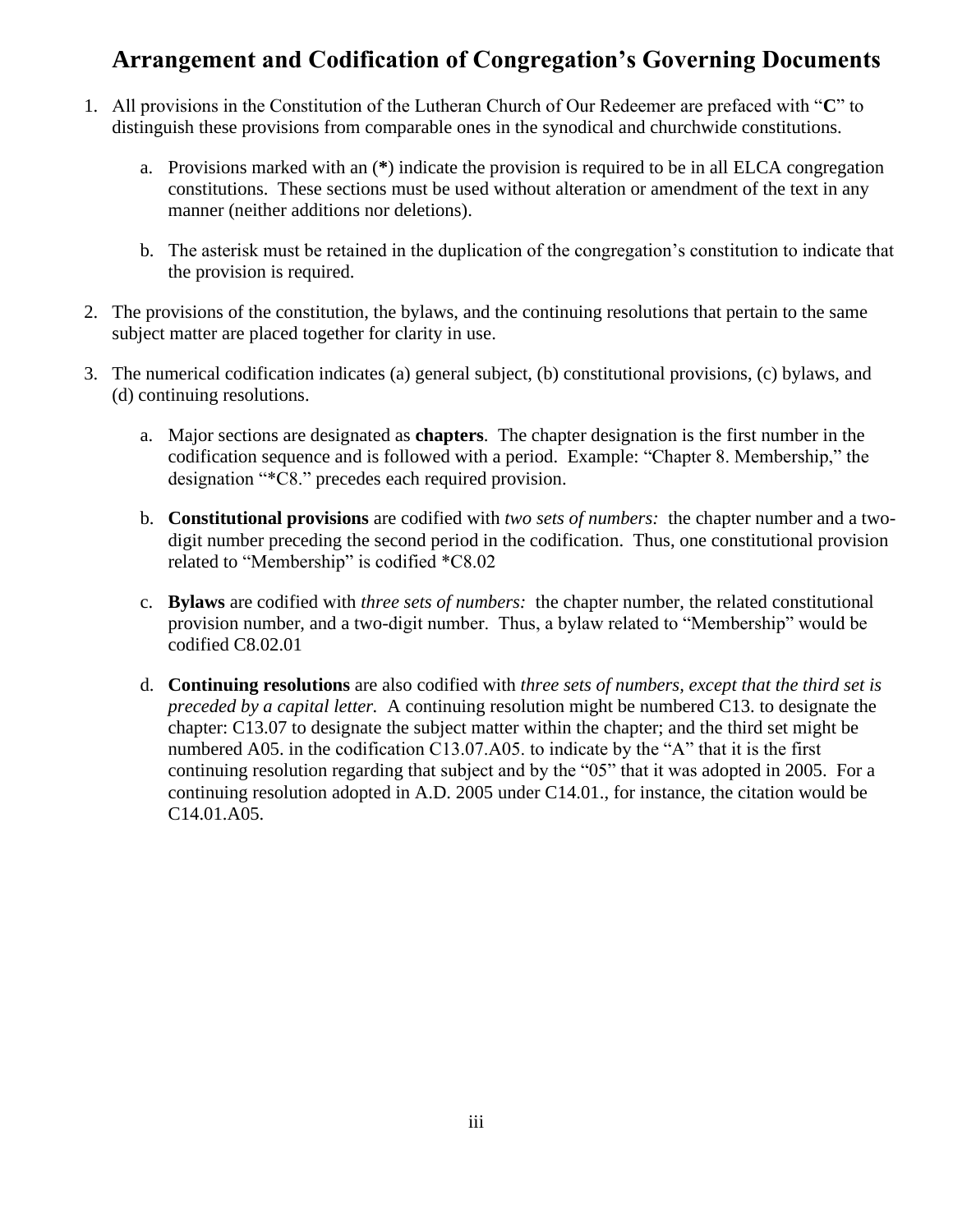# **Lutheran Church of Our Redeemer of the Evangelical Lutheran Church in America Fort Morgan, Colorado 2019 C O N S T I T U T I O N**

\* \* \* \* \* \* \* \* \* \* \* \* \* \* \* \* \* \* \* \* \* \* \* \* \* \* \* \* \* \* \* \* \* \* \* \* \* \* \* \* \* \* \* \* \* \* \* \* \* \* \* \* \* \* \* \* \* \* \*

#### **\*Preamble**

We, baptized members of the Church of Christ, responding in faith to the call of the Holy Spirit through the Gospel, desiring to unite together to preach the Word, administer the sacraments, and carry out God's mission, do hereby adopt this constitution and solemnly pledge ourselves to be governed by its provisions. In the name of the Father and of the Son and of the Holy Spirit.

#### **Chapter 1. Name**

- C1.01. The name of this congregation shall be Lutheran Church of Our Redeemer.
- C1.02. For the purpose of this constitution and accompanying bylaws, the Lutheran Church of Our Redeemer congregation, may hereinafter be referred or designated as "this congregation".
- C1.11. This congregation shall be incorporated under the laws of the State of Colorado.

#### **Chapter 2. Confession of Faith**

- \*C2.01. This congregation confesses the Triune God, the Father, the Son and the Holy Spirit.
- \*C2.02. This congregation confesses Jesus Christ as Lord and Savior and the Gospel as the power of God for the salvation of all who believe.
	- a. Jesus Christ is the Word of God incarnate, through whom everything was made and through whose life, death and resurrection God fashions a new creation.
	- b. The proclamation of God's message to us as both Law and Gospel is the word of God, revealing judgment and mercy through word and deed, beginning with the word in creation, continuing in the history of Israel, and centering in all its fullness in the person and work of Jesus Christ.
	- c. The canonical Scriptures of the Old and New Testaments are the written word of God. Inspired by God's Spirit speaking through their authors, they record and announce God's revelation centering in Jesus Christ. Through them God's Spirit speaks to us to create and sustain Christian faith and fellowship for service in the world.
- \*C2.03. This congregation accepts the canonical Scriptures of the Old and New Testaments as the inspired Word of God and the authoritative source and norm of its proclamation, faith, and life.
- \*C2.04. This congregation accepts the Apostles', Nicene, and the Athanasian Creeds as true declarations of the faith of this congregation.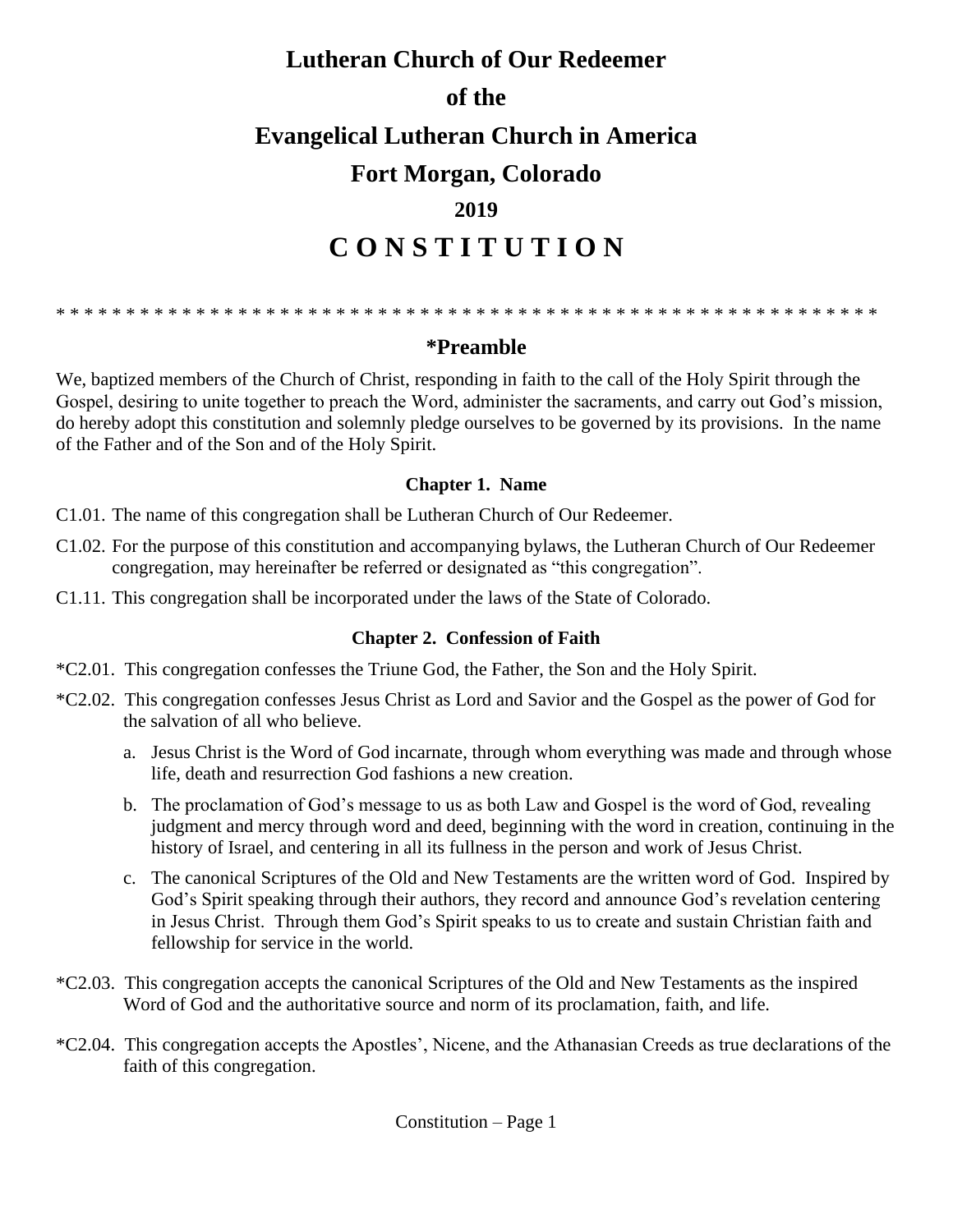- \*C2.05. This congregation accepts the Unaltered Augsburg Confession as a true witness to the Gospel, acknowledging as one with it in faith and doctrine all churches that likewise accept the teachings of the Unaltered Augsburg Confession.
- \*C2.06. This congregation accepts the other confessional writings in the Book of Concord, namely, the Apology of the Augsburg Confession, the Smalcald Articles and the Treatise, the Small Catechism, the Large Catechism, and the Formula of Concord, as further valid interpretations of the Church.
- \*C2.07. This congregation confesses the Gospel, recorded in the Holy Scriptures and confessed in the ecumenical creeds and Lutheran confessional writings, as the power of God to create and sustain the Church for God's mission in the world.

#### **Chapter 3. Nature of the Church**

- \*C3.01. All power in the Church belongs to our Lord and Savior Jesus Christ, its head. All actions of this congregation are to be carried out under his rule and authority.
- \*C3.02. This church confesses the one, holy, catholic, and apostolic Church and is resolved to serve Christian Unity throughout the world.
- \*C3.03. The Church exists both as an inclusive fellowship and as local congregations gathered for worship and Christian service. Congregations find their fulfillment in the universal community of the Church, and the universal church exists in and through congregations. The Evangelical Lutheran Church in America, therefore, derives its character and powers both from the sanction and representation of its congregations and from its inherent nature as an expression of the broader fellowship of the faithful. In length, it acknowledges itself to be in the historic continuity of the communion of saints; in breadth, it expresses the fellowship of believers and congregations in our day.
- \*C3.04. This church, inspired and led by the Holy Spirit, participates in The Lutheran World Federation as a global communion of churches, engaging in faithful witness to the gospel of Jesus Christ and in service for the sake of God's mission in the world.
- \*C3.05. The name Evangelical Lutheran Church in America (ELCA or "this church") as used herein refers in general references to this whole church, including its three expressions – congregations, synods, and the churchwide organization. The name Evangelical Lutheran Church in America is also the name of the corporation of the churchwide organization to which specific references may be made herein.

#### **Chapter 4. Statement of Purpose**

- \*C4.01. The Church is a people created by God in Christ, empowered by the Holy Spirit, called and sent to bear witness to God's creative, redeeming, and sanctifying activity in the world.
- \*C4.02. To participate in God's mission, this congregation as a part of the Church shall:
	- a. Worship God in proclamation of the Word and administration of the sacraments and through lives of prayer, praise and thanksgiving, witness and service.
	- b. Proclaim God's saving Gospel of justification by grace for Christ's sake through faith alone, according to the apostolic witness in the Holy Scripture, preserving and transmitting the Gospel faithfully to future generations.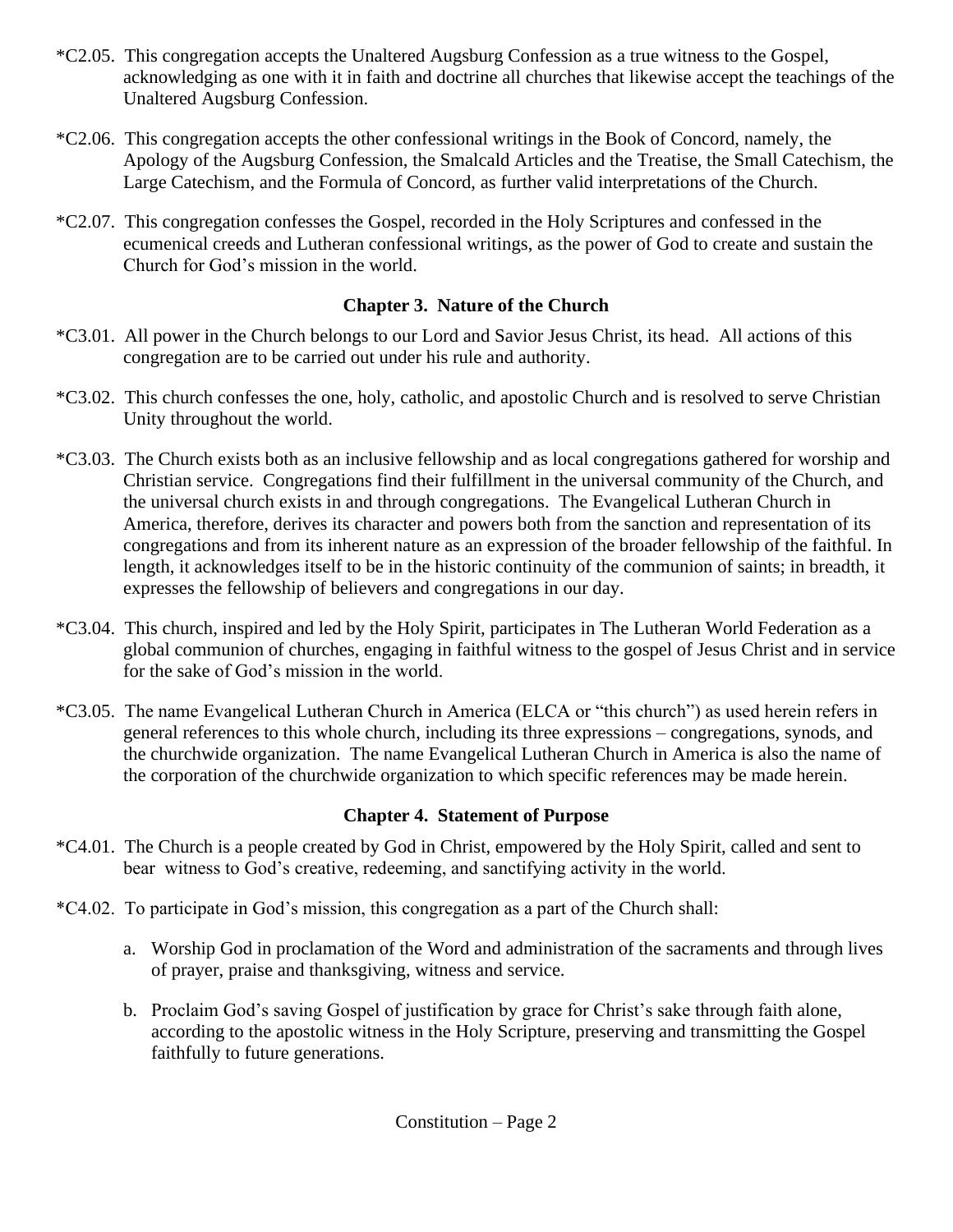- c. Carry out Christ's Great Commission by reaching out to all people to bring them to faith in Christ and by doing all ministry with a global awareness consistent with the understanding of God as Creator, Redeemer and Sanctifier of all.
- d. Serve in response to God's love to meet human needs, caring for the sick and the aged, advocating dignity and justice for all people, working for peace and reconciliation among the nations, and standing with the poor and powerless, and committing itself to their needs.
- e. Nurture its members in the Word of God so as to grow in faith and hope and love, to see daily life as the primary setting for the exercise of their Christian calling, and to use the gifts of the Spirit for their life together and for their calling in the world.
- f. Manifest the unity given to the people of God by living together in the love of Christ and by joining with other Christians in prayer and action to express and preserve the unity which the Spirit gives.
- \*C4.03. To fulfill these purposes, this congregation shall:
	- a. Provide services of worship at which the Word of God is preached and the sacraments are administered.
	- b. Provide pastoral care and assist all members to participate in this ministry.
	- c. Challenge, equip, and support all members in carrying out their calling in their daily lives and in their congregation.
	- d. Teach the Word of God.
	- e. Witness to the reconciling Word of God in Christ, reaching out to all people.
	- f. Respond to human need, work for justice and peace, care for the sick and the suffering, and participate responsibly in society.
	- g. Motivate its members to provide financial support for this congregation's ministry and the ministry of the other expressions of the Evangelical Lutheran Church in America.
	- h. Foster and participate in interdependent relationships with other congregations, the synod, and the churchwide organization of the Evangelical Lutheran Church in America.
	- i. Foster and participate in ecumenical relationships consistent with churchwide policy.
- \*C4.04. This congregation shall develop an organizational structure to be described in the bylaws. The Congregation Council shall prepare descriptions of the responsibilities of each committee, task force, or other organizational groups and shall review their actions. Such descriptions shall be contained in continuing resolutions in the section on the Congregation Committees.
- \*C4.05. This congregation shall adopt and periodically review a mission statement which will provide specific direction for its programs.
- \*C4.06. References herein to the nature of the relationship between the three expressions of this church congregations, synods, and the churchwide organization – as being interdependent or as being in a partnership relationship describe the mutual responsibility of these expressions in God's mission and the fulfillment of the purposes of this church as described in this chapter, and do not imply or describe the creation of partnerships, co-ventures, agencies, or other legal relationships recognized in civil law.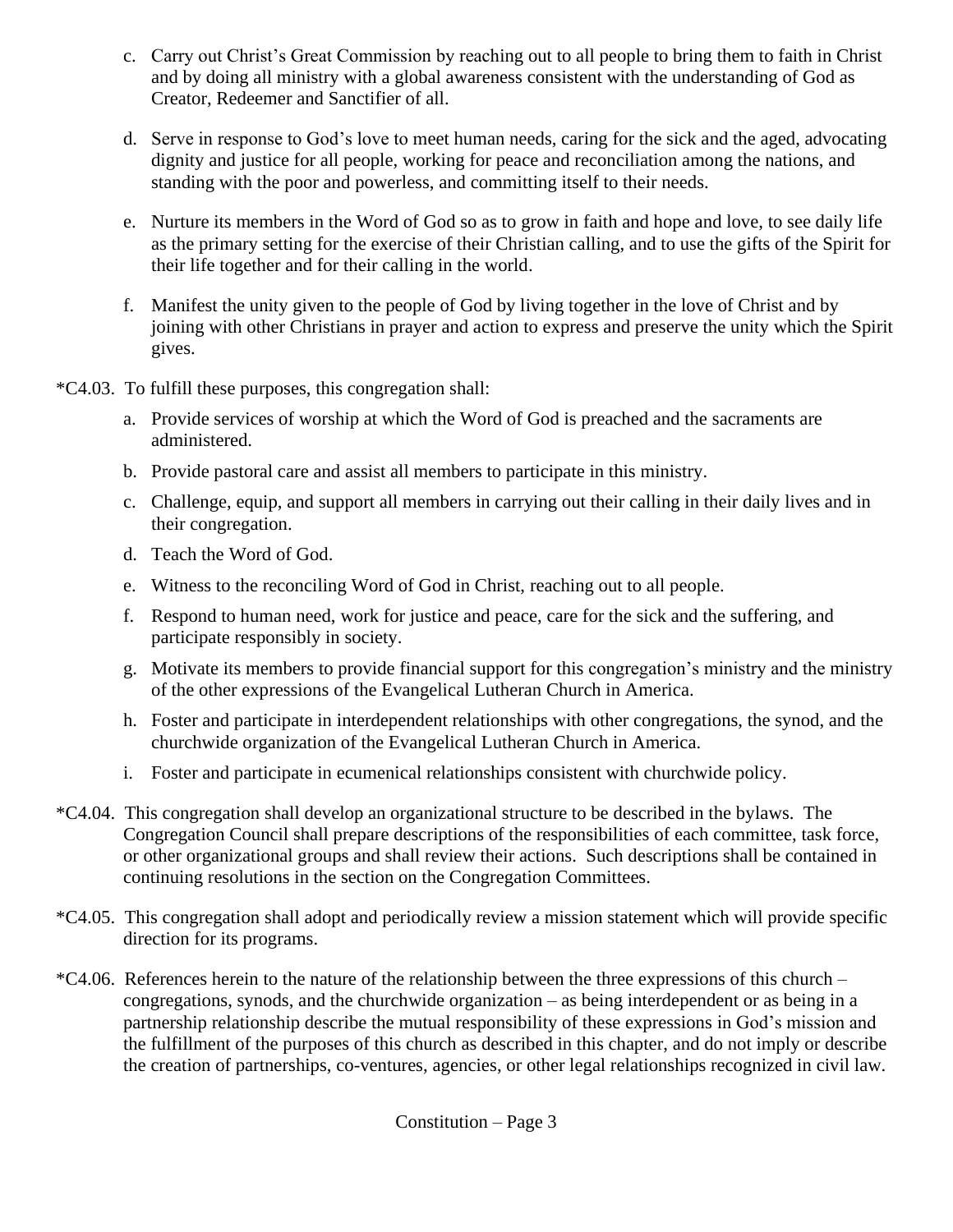#### **Chapter 5. Powers of the Congregation**

- \*C5.01. The powers of this congregation are those necessary to fulfill its purpose.
- \*C5.02. The powers of this congregation are vested in the Congregation Meeting called and conducted as provided in this constitution and bylaws.
- \*C5.03. Only such authority as is delegated to the Congregation Council or other organizational units in this congregation's governing documents is recognized. All remaining authority is retained by this congregation. This congregation is authorized to:
	- a. call a pastor as provided in Chapter 9;
	- b. terminate the call of a pastor as provided in Chapter 9;
	- c. call a minister of Word and Service;
	- d. terminate the call of a minister of Word and Service in conformity with the constitution of the Evangelical Lutheran Church in America;
	- e. adopt amendments to the constitution, as provided in Chapter 16, amendments to the bylaws, as specified in Chapter 17, and continuing resolutions, as provided in Chapter 18;
	- f. approve the annual budget;
	- g. acquire real and personal property by gift, devise, purchase, or other lawful means;
	- h. hold title to and use its property for any and all activities consistent with its purpose;
	- i. sell, mortgage, lease, transfer, or otherwise dispose of its property by any lawful means;
	- j. elect its Congregation Council and require the members of the Council to carry out their duties in accordance with the constitution and bylaws and continuing resolutions; and
	- k. terminate its relationship with the Evangelical Lutheran Church in America as provided in Chapter 6.
- \*C5.04. This congregation shall elect from among its voting members laypersons to serve as voting members of the Synod Assembly as well as persons to represent it at meetings of any conference, cluster, coalition, or other area subdivision of which it is a member. The number of persons to be elected by this congregation and other qualifications shall be as prescribed in guidelines established by the Rocky Mountain Synod of the Evangelical Lutheran Church in America.

### **Chapter 6. Church Affiliation**

- \*C6.01. This congregation shall be an interdependent part of the Evangelical Lutheran Church in America or its successor, and of the Rocky Mountain Synod of the Evangelical Lutheran Church in America. This congregation is subject to the discipline of the Evangelical Lutheran Church in America.
- \*C6.02. This congregation accepts the Confession of Faith and agrees to the Purposes of the Evangelical Lutheran Church in America and shall act in accordance with them.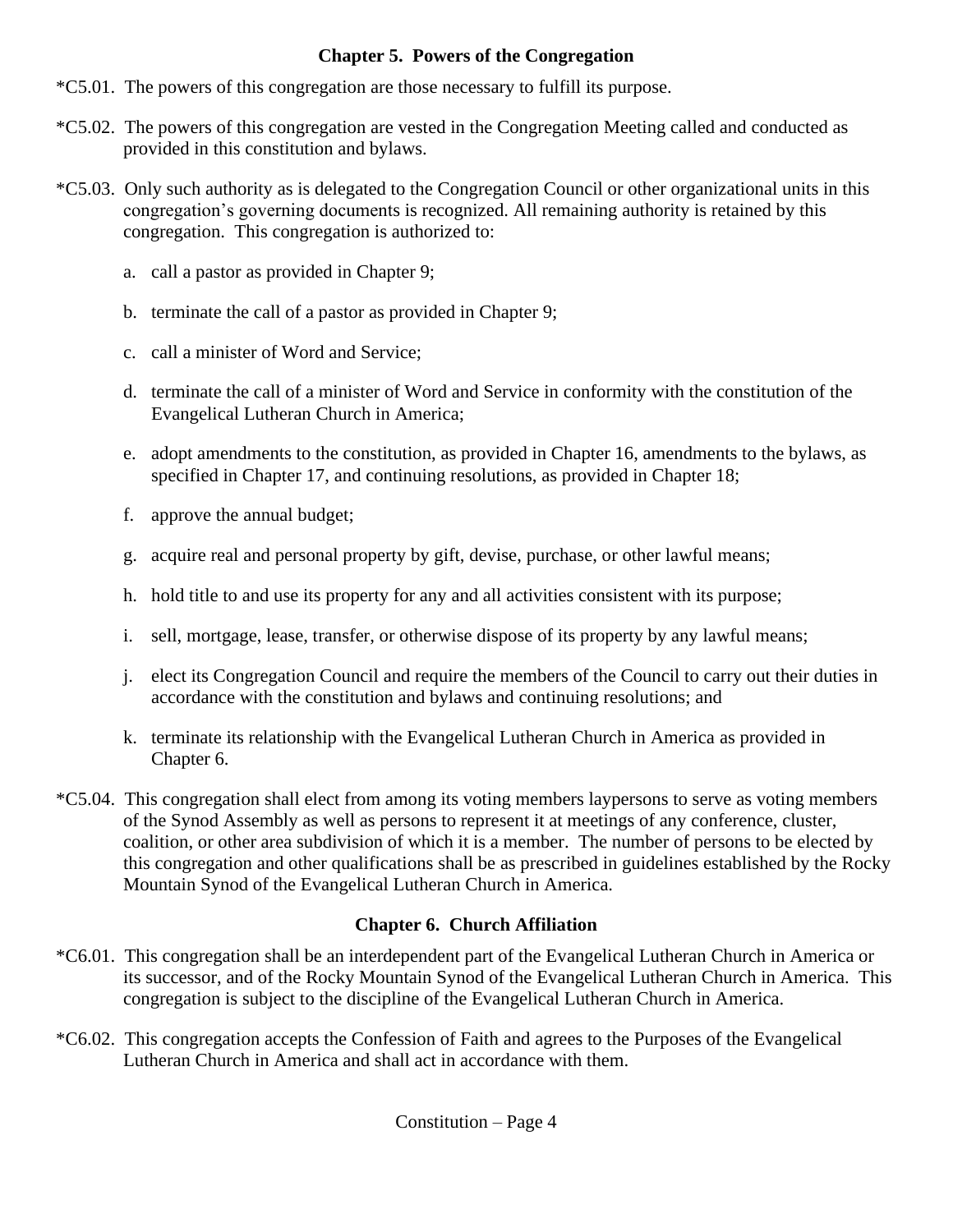- \*C6.03. This congregation acknowledges its relationship with the Evangelical Lutheran Church in America in which:
	- a. This congregation agrees to be responsible for its life as a Christian community.
	- b. This congregation pledges its financial support and participation in the life and mission of the Evangelical Lutheran Church in America.
	- c. This congregation agrees to call pastoral leadership from the roster of Ministers of Word and Sacrament of the Evangelical Lutheran Church in America in accordance with its call procedures except in special circumstances and with the approval of the bishop of the synod. These special circumstances are limited either to calling a candidate approved for the roster of Ministers of Word and Sacrament of the Evangelical Lutheran Church in America or to contracting for pastoral services with a minister of Word and Sacrament of a church body with which the Evangelical Lutheran Church in America officially has established a relationship of full communion.
	- d. This congregation agrees to consider ministers of Word and Service for call to other staff positions in this congregation according to the procedures of the Evangelical Lutheran Church in America.
	- e. This congregation agrees to file this constitution and any subsequent changes to this constitution with the synod for review to ascertain that all of its provisions are in agreement with the constitution and bylaws of the Evangelical Lutheran Church in America and with the constitution of the synod.
- \*C6.04. Affiliation with the Evangelical Lutheran Church in America is terminated as follows:
	- a. This congregation takes action to dissolve.
	- b. This congregation ceases to exist.
	- c. This congregation is removed from membership in the Evangelical Lutheran Church in America according to the procedures for discipline of the Evangelical Lutheran Church in America or in accordance with provisio 9.23. of the constitution and bylaws of the Evangelical Lutheran Church in America.
	- d. The Rocky Mountain Synod takes charge and control of the property of this congregation to hold, manage, and convey the same on behalf of the synod pursuant to †S13.24. of the synod constitution. This congregation shall have the right to appeal the decision to the next Synod Assembly.
	- e. This congregation follows the procedures outlined in \*C6.05.
- \*C6.05. This congregation may terminate its relationship with the Evangelical Lutheran Church in America by the following procedure:
	- a. A resolution indicating the intent to terminate its relationship must be adopted at two legally called and conducted special meetings of this congregation by a two-thirds vote of the voting members present at each meeting. The first such meeting may be held no sooner than 30 days after written notice of the meeting is received by the bishop of the synod, during which time this congregation shall consult with the bishop and the bishop's designees, if any. The times and manner of the consultation shall be determined by the bishop in consultation with the congregation council. Unless he or she is a voting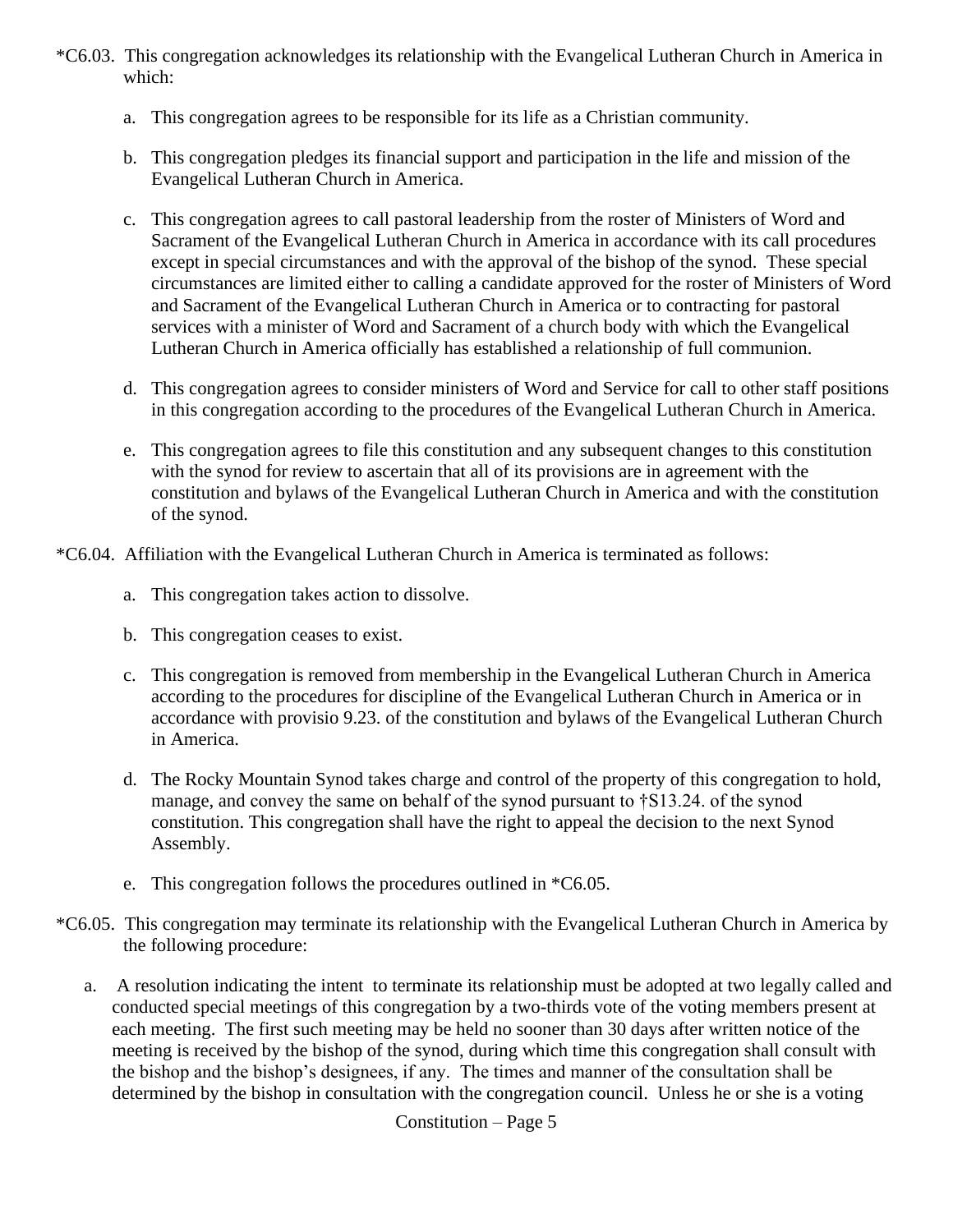member of this congregation, the bishop and the bishop's designees, if any, shall have voice but not vote at the first meeting.

- b. Within 10 days after the resolution has been voted upon at the first meeting, the secretary of this congregation shall submit a copy of the resolution to the bishop, attesting that the special meeting was legally called and conducted and certifying the outcome of the vote, and shall sene copies of the resolution and certification to voting members of this congregation.
- c. If the resolution was adopted by a two-thirds vote of the voting members present at the first meeting, the bishop of the synod and this congregation shall continue in consultation, as specified in paragraph a. above, during a period of at least 90 days after receipt by the bishop of the attestation and certification as specified in paragraph b. above.
- d. If this congregation, after consultation, is still considering termination of this relationship with this church, such action may be taken at a legally called and conducted special meeting by a two-thirds vote of the voting members present. Notice of the second meeting shall be sent to all voting members and to the bishop at least 10 days in advance of the meeting. Unless he or she is voting member of this congregation, the bishop and the bishop's designees, if any, shall have voice but not vote at the second meeting.
- e. Within 10 days after the resolution has been voted upon, the secretary of this congregation shall submit a copy of the resolution to the bishop, attesting that the second special meeting was legally called and conducted and certifying the outcome of the vote, and shall send copies of the resolution and certification to the voting members of the congregation. If the resolution was adopted by a two-thirds vote of the voting members present at the second meeting, the relationship between the congregation and this church shall be terminated subject to Synod Council approval as required by paragraphs f. and g. below.
- f. Unless this notification to the bishop also certifies that this congregation has voted to affiliate with another Lutheran denomination, this congregation shall be deemed an independent or non-Lutheran church, in which case \*C7.04 shall apply.
- g. This congregation shall abide by these covenants by and among the three expressions of this church:
	- 1) Congregations seeking to terminate their relationship with this church which fail or refuse to comply with each of the foregoing provisions in \*C6.05., shall be required to receive synod approval before terminating their membership in this church.
	- 2) Congregations which had been members of the Lutheran Church in America shall be required, in addition to complying with the foregoing provisions in \*C6.05., to receive synodical approval before terminating their membership in this church.
	- 3) Congregations established by the Evangelical Lutheran Church in America shall be required, in addition to complying with the foregoing provisions in \*C6.05., to satisfy all financial obligations to this church and receive Synod Council approval before terminating their membership in this church.
- h. If this congregation fails to achieve the required two-thirds vote of voting members present at this congregation's first meeting as specified in paragraph a. above or fails to achieve the required two-thirds vote of voting members present at this congregation's second meeting as specified in paragraph d.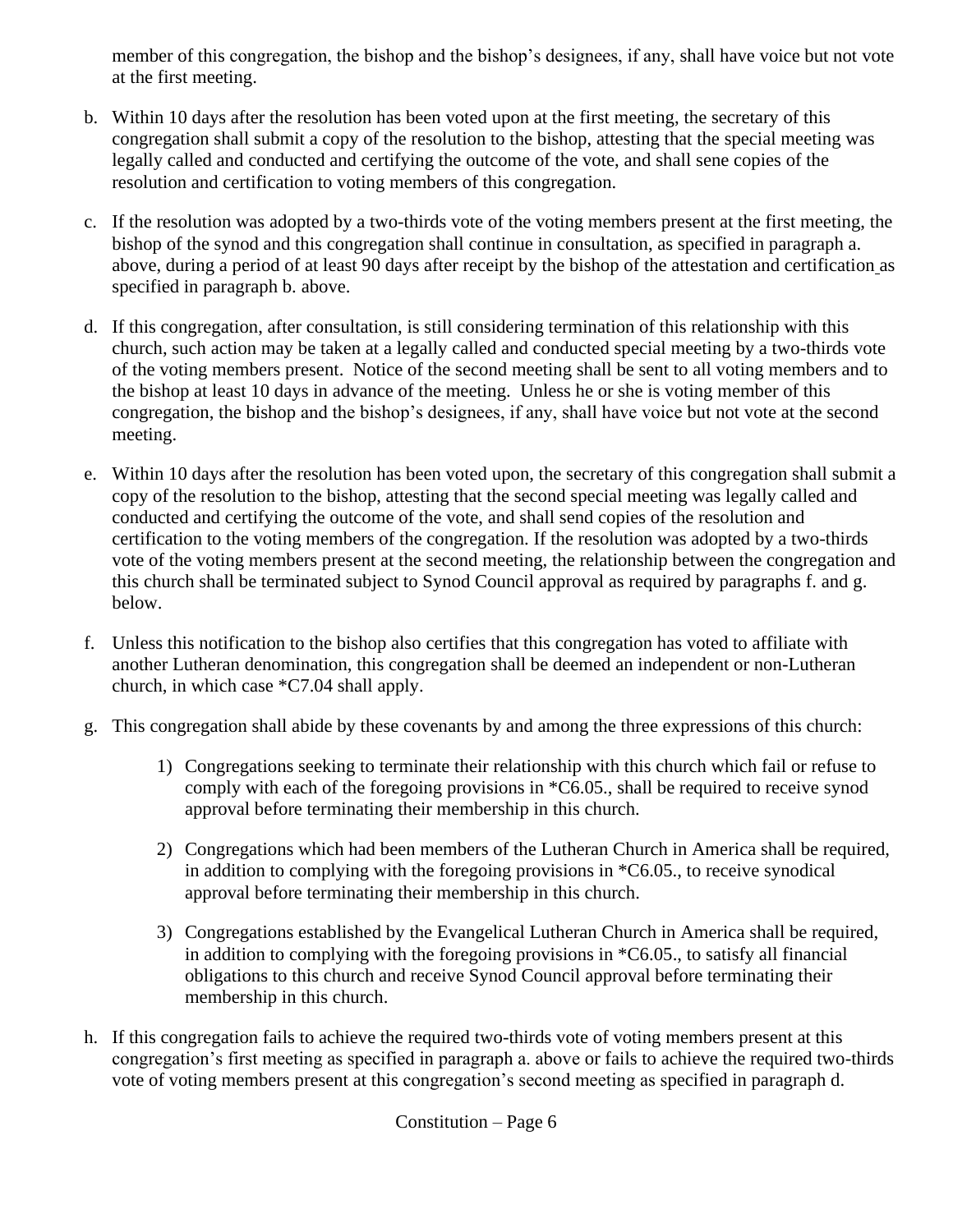above, another attempt to consider termination of relationship with this church must follow all requirements of \*C6.05. and may begin no sooner than six months after the meeting at which the twothirds vote was not achieved.

- \*C6.06. If this congregation considers relocation, it shall confer with the bishop of the synod in which it is territorially located and the appropriate unit of the churchwide organization before any steps are taken leading to such action. The approval of the Synod Council shall be received before any such action is taken.
- \*C6.07. If this congregation considers developing an additional site to be used regularly for worship, it shall confer with the bishop of the synod in which it is territorially located and the appropriate unit of the churchwide organization before any steps are taken leading to such action.

#### **Chapter 7. Property Ownership**

- \*C7.01. If this congregation ceases to exist, title to undisposed property shall pass to the Rocky Mountain Synod of the Evangelical Lutheran Church in America.
- \*C7.02. If this congregation is removed from membership in the Evangelical Lutheran Church in America according to its procedure for discipline, or pursuant to 9.23. of the constitution and bylaws of the Evangelical Lutheran Church in America, title to property shall continue to reside in this congregation.
- \*C7.03. If the voting members of this congregation present at a legally called and conducted special meeting of the congregation vote to transfer to another Lutheran church body, title to property shall continue to reside in this congregation, provided the process for termination of relationship in \*C6.05. has been followed. Before this congregation takes action to transfer to another Lutheran church body, it shall consult with representatives of the Rocky Mountain Synod.
- \*C7.04. If the voting members of this congregation present at a legally called and conducted special meeting of the congregation vote to become independent or relate to a non-Lutheran church body and have followed the process for termination of relationship in \*C6.05., title to property of this congregation shall continue to reside in this congregation only with the consent of the Synod Council. The Synod Council, after consultation with the congregation by the process established by the synod, may give approval to the request to become independent or to relate to a non-Lutheran church body, in which case title shall remain with the majority of this congregation. If the Synod Council fails to give such approval, title shall remain with those members who desire to continue as a congregation of the Evangelical Lutheran Church in America. In neither case does title to this congregation's property transfer to the synod.
- \*C7.05. Notwithstanding the provisions of \*C7.02. and \*C7.03. above, where this congregation has received property from the synod pursuant to a deed or other instrument containing restrictions under provision 9.71.a. of the *Constitution, Bylaws, and Continuing Resolutions of the Evangelical Lutheran Church in America*, this congregation accepts such restrictions and:

### **Chapter 8. Membership**

\*C8.01. Members of the congregation shall be those baptized persons on the roll of this congregation at the time that this constitution is adopted and those who are admitted thereafter and who have declared and maintain their membership in accordance with the provisions of this constitution and its bylaws.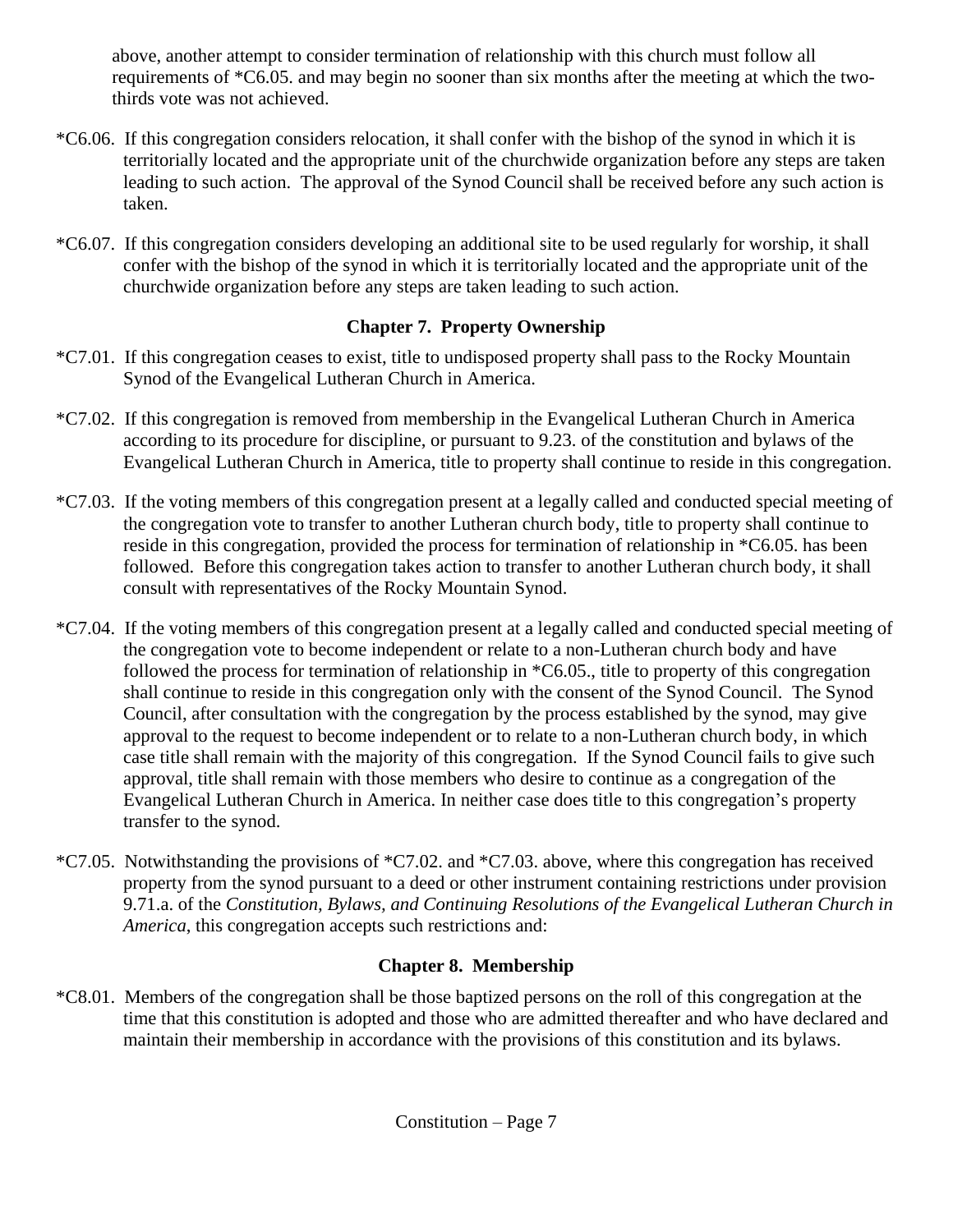- \*C8.02. Members shall be classified as follows:
	- a. *Baptized* members are those persons who have been received by the Sacrament of Holy Baptism in this congregation, or, having been previously baptized in the name of the Triune God, have been received by certificate of transfer from other Lutheran congregations or by affirmation of faith.
	- b. *Confirmed* members are baptized persons who have been confirmed in this congregation, those who have been received by adult baptism or by transfer as confirmed members from other Lutheran congregations, or baptized persons received by affirmation of faith.
	- c. *Voting* members are confirmed members. Such confirmed members, during the current or preceding calendar year, shall have communed in this congregation and shall have made a contribution of record to this congregation. Members of this congregation who have satisfied these basic standards shall have the privilege of voice and vote at every regular and special meeting of this congregation as well as the other rights and privileges ascribed to voting members by the provisions of this constitution and its bylaws. They shall not have voted as a seasonal member of another congregation of this church in the previous two calendar months.
	- d. *Associate* members are persons holding membership in other congregations of this church who wish to retain such membership but desire to participate in the life and mission of this congregation. These individuals have all the privileges and duties of membership except voting rights or other rights and privileges ascribed to voting members by the provisions of this constitution and its bylaws.
	- e. *Seasonal* members are voting members of other ELCA congregations who wish to retain such membership but desire to participate in the life and mission of this congregation, including exercising limited voting rights in this congregation. The Congregation Council may grant seasonal membership to such persons provided that this congregation is a member of a synod where the Synod Council has approved seasonal member voting on its territory. Such seasonal members shall have all the privileges and duties of voting members except that:
		- 1) they shall not be eligible for elected office in, or for membership on the Congregation Council or on a call committee of this congregation;
		- 2) they shall not have the right to vote on any matter concerning or affecting the call or termination of call of any minister of this congregation;
		- 3) they shall not have the right to vote on any matter concerning or affecting the affiliation of this congregation with this church;
		- 4) they shall not be eligible to serve as voting members from this congregation of the Synod Assembly or the churchwide Assembly;
		- 5) they shall not, even if otherwise permitted by this congregation, vote by proxy or by absentee ballot; and
		- 6) they shall not, within any two calendar month period, exercise voting rights in this congregation and in the congregation where they remain voting members.
- \*C8.03. All applications for confirmed membership shall be submitted to and shall require the approval of the Congregation Council.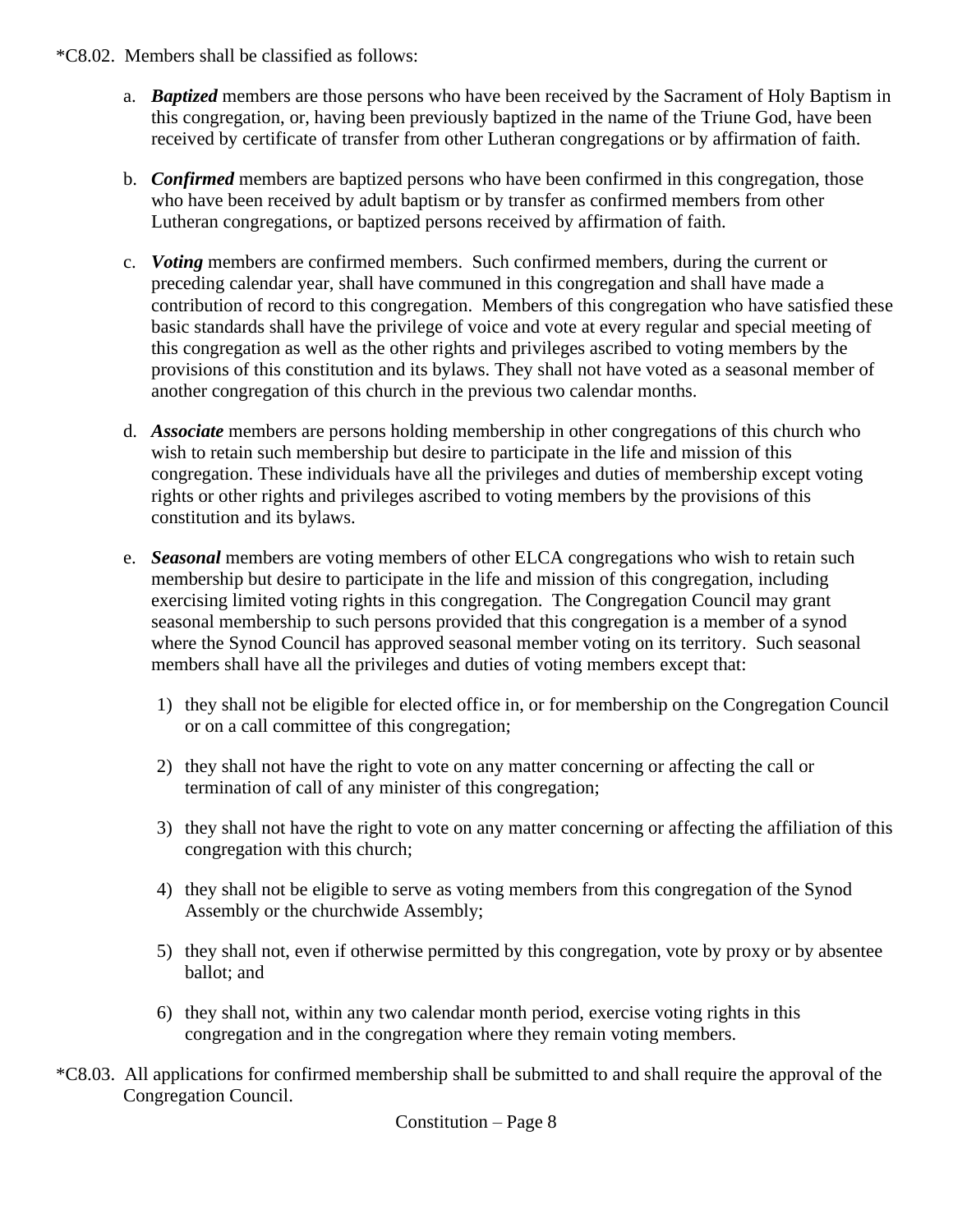\*C8.04. It shall be the privilege and duty of members of this congregation to:

- a. make regular use of the means of grace, both Word and sacraments;
- b. live a Christian life in accordance with the Word of God and the teachings of the Lutheran Church;
- c. and support the work of this congregation, the synod and the churchwide organization of the Evangelical Lutheran Church in America through contributions of their time, abilities, and financial support as biblical stewards.
- \*C8.05. Membership in this congregation shall be terminated by any of the following:
	- a. death;
	- b. resignation;
	- c. transfer or release;
	- d. disciplinary action in accordance with Chapter 20 of the constitution and bylaws of the Evangelical Lutheran Church in America; or
	- e. removal from the roll due to inactivity in accordance with the provisions of this constitution and its bylaws.

Such persons who have been removed from the roll of members shall remain persons for whom the Church has a continuing pastoral concern.

#### **Chapter 9. Rostered Minister**

- \*C9.01. Authority to call a pastor shall be in this congregation by at least a two-thirds vote of voting members present and voting at a meeting legally called for that purpose. Before a call is issued, the officers, or a committee elected by this congregation to recommend the call, shall seek the advice and help of the bishop of the synod.
- \*C9.02. Only a member of the roster of Ministers of Word and Sacrament of the Evangelical Lutheran Church in America or a candidate for the roster of Ministers of Word and Sacrament who has been recommended for this congregation by the synod bishop may be called as a pastor of this congregation.
- \*C9.03. Consistent with the faith and practice of the Evangelical Lutheran Church in America,
	- a. Every minister of Word and Sacrament shall:
		- 1) preach the Word;
		- 2) administer the sacraments;
		- 3) conduct public worship;
		- 4) provide pastoral care;
		- 5) seek out and encourage qualified persons to prepare for the ministry of the Gospel;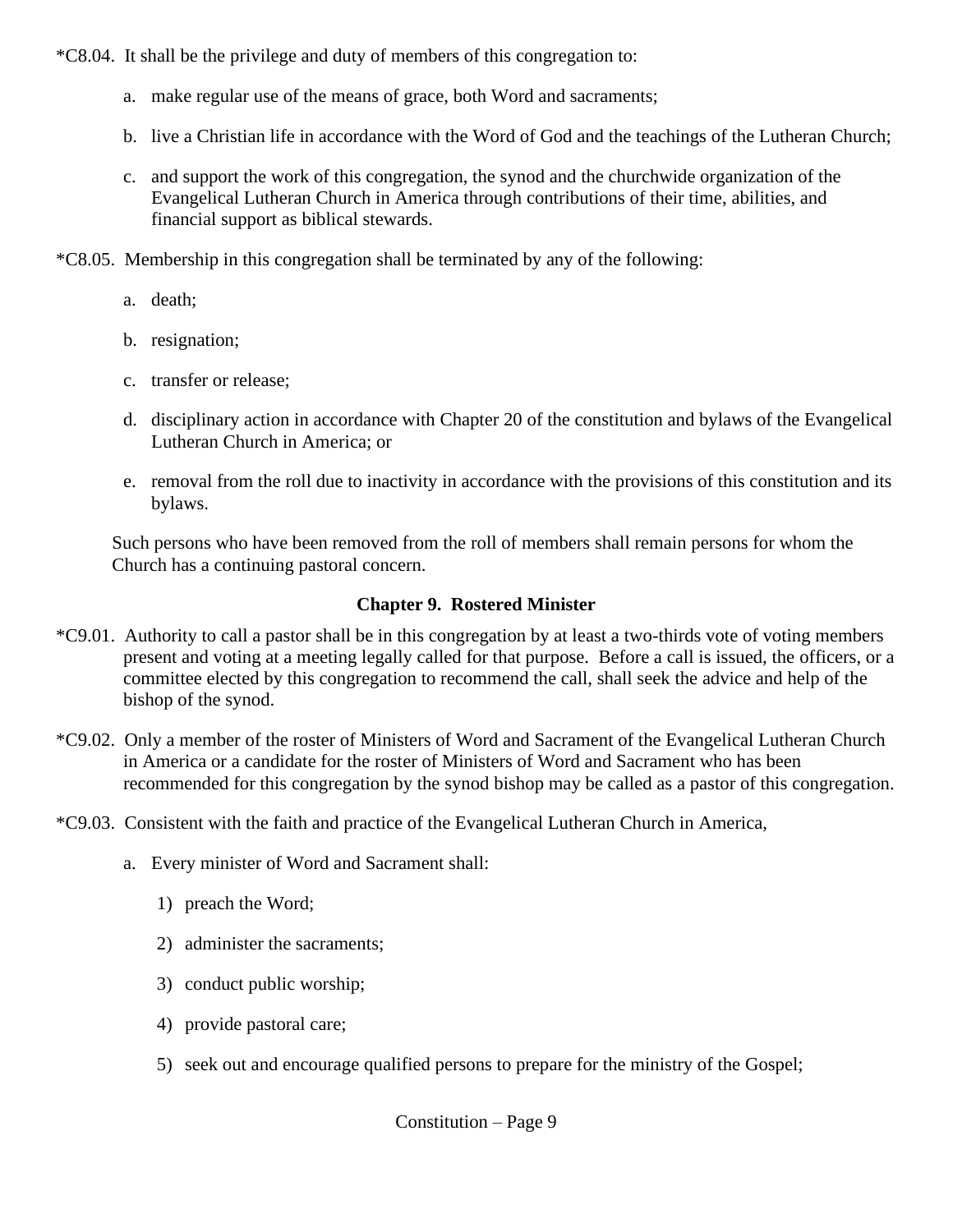- 6) impart knowledge of this church and its wider ministry through available channels of effective communication;
- 7) witness to the Kingdom of God in the community, in the nation, and abroad; and
- 8) speak publicly to the world in solidarity with the poor and oppressed, calling for justice and proclaiming God's love for the world.
- b. Each pastor with a congregational call shall, within the congregation:
	- 1) offer instruction, confirm, marry, visit the sick and distressed, and bury the dead;
	- 2) relate to all schools and organizations of this congregation;
	- 3) install regularly elected members of the Congregation Council;
	- 4) with the council, administer discipline;
	- 5) endeavor to increase the support given by the congregation to the work of the churchwide organization and of the Rocky Mountain Synod; and
	- 6) encourage adherence to covenantal relationship with this church as expressed in the *Constitutions, Bylaws, and Continuing Resolutions of the Evangelical Lutheran Church in America.*
- \*C9.04. The specific duties of the pastor, compensation, and other matters pertaining to the service of the pastor shall be included in a letter of call, which shall be attested by the bishop of the synod.
- \*C9.05. The provisions for termination of the mutual relationship between a minister of Word and Sacrament and this congregation shall be as follows:
	- a. The call of this congregation, when accepted by a pastor, shall constitute a continuing mutual relationship and commitment which shall be terminated only by the pastor's death or, following consultation with the synod bishop, for the following reasons:
		- 1) mutual agreement to terminate the call or the completion of a call for a specific term;
		- 2) resignation of the pastor, which shall become effective, unless otherwise agreed, no later than 30 days after the date on which it was submitted;
		- 3) inability to conduct the pastoral office effectively in this congregation in view of local conditions;
		- 4) physical disability, or mental incapacity of the pastor;
		- 5) suspension of the pastor through discipline for more than three months;
		- 6) resignation or removal of the pastor from the roster of Ministers of Word and Sacrament of this church;
		- 7) termination of the relationship between this church and this congregation;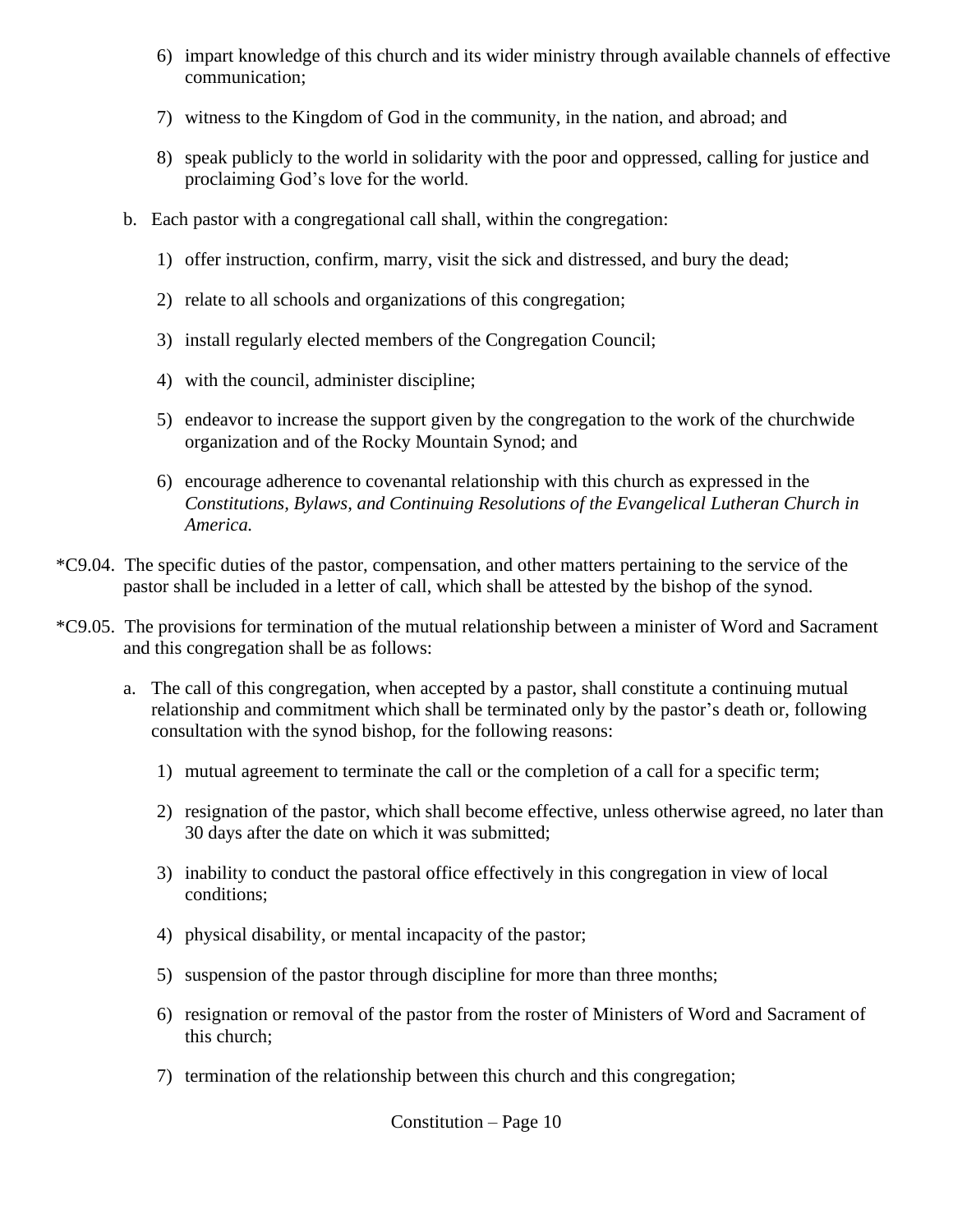- 8) dissolution of this congregation or the termination of a parish arrangement; or
- 9) suspension of this congregation through discipline for more than six months.
- b. When allegations of physical disability or mental incapacity of the pastor under paragraph a.4) above, or ineffective conduct of the pastoral office under paragraph a.3) above, have come to the attention of the bishop of the synod,
	- 1) the bishop in his or her sole discretion may investigate such conditions personally together with a committee of two rostered ministers and one layperson, or
	- 2) when such allegations have been brought to the synod's attention by an official recital of allegations by the congregation council or by a petition signed by at least one-third of the voting members of this congregation, the bishop personally shall investigate such conditions together with a committee of two rostered ministers and one layperson.
- c. In case of alleged physical disability or mental incapacity under paragraph a.4) above, the bishop's committee shall obtain and document competent medical opinion concerning the pastor's condition. When a disability or incapacity is evident to the committee, the bishop of this synod may declare the pastorate vacant. When the pastorate is declared vacant, the Synod Council shall list the pastor on the roster of Ministers of Word and Sacrament with disability status. Upon removal of the disability and restoration of the pastor to health, the bishop shall take steps to enable the pastor to resume the ministry, either in the congregation last served or in another appropriate call.
- d. In the case of alleged local difficulties which imperil the effective functioning of this congregation under paragraph a.3) above, the bishop's committee shall endeavor to hear from all concerned persons after which the bishop together with the committee shall present their recommendations first to the pastor and then to this congregation. The recommendations of the bishop's committee must address whether the pastor's call should come to an end and, if so, may suggest appropriate severance arrangements. The committee may also propose other actions that should be undertaken by this congregation and by the pastor, if appropriate. If the pastor and congregation agree to carry out such recommendations, no further action need be taken by the synod.
- e. If either party fails to assent to the recommendations of the bishop's committee concerning the pastor's call, this congregation may dismiss the pastor only at a legally called meeting after consultation with the bishop, either (a) by a two-thirds vote of the voting members present and voting where the bishop and the committee did not recommend termination of the call, or (b) by a majority vote of the voting members present and voting where the bishop and the committee recommended termination of the call.
- f. If, in the course of proceedings described in paragraph c. or paragraph d. above, the bishop's committee concludes that there may be grounds for discipline, the committee shall make recommendations concerning disciplinary action in accordance with the provisions of this church's constitution, bylaws, and continuing resolutions.
- \*C9.06. At a time of pastoral vacancy, an interim pastor shall be appointed by the bishop of the synod with the consent of this congregation or the Congregation Council.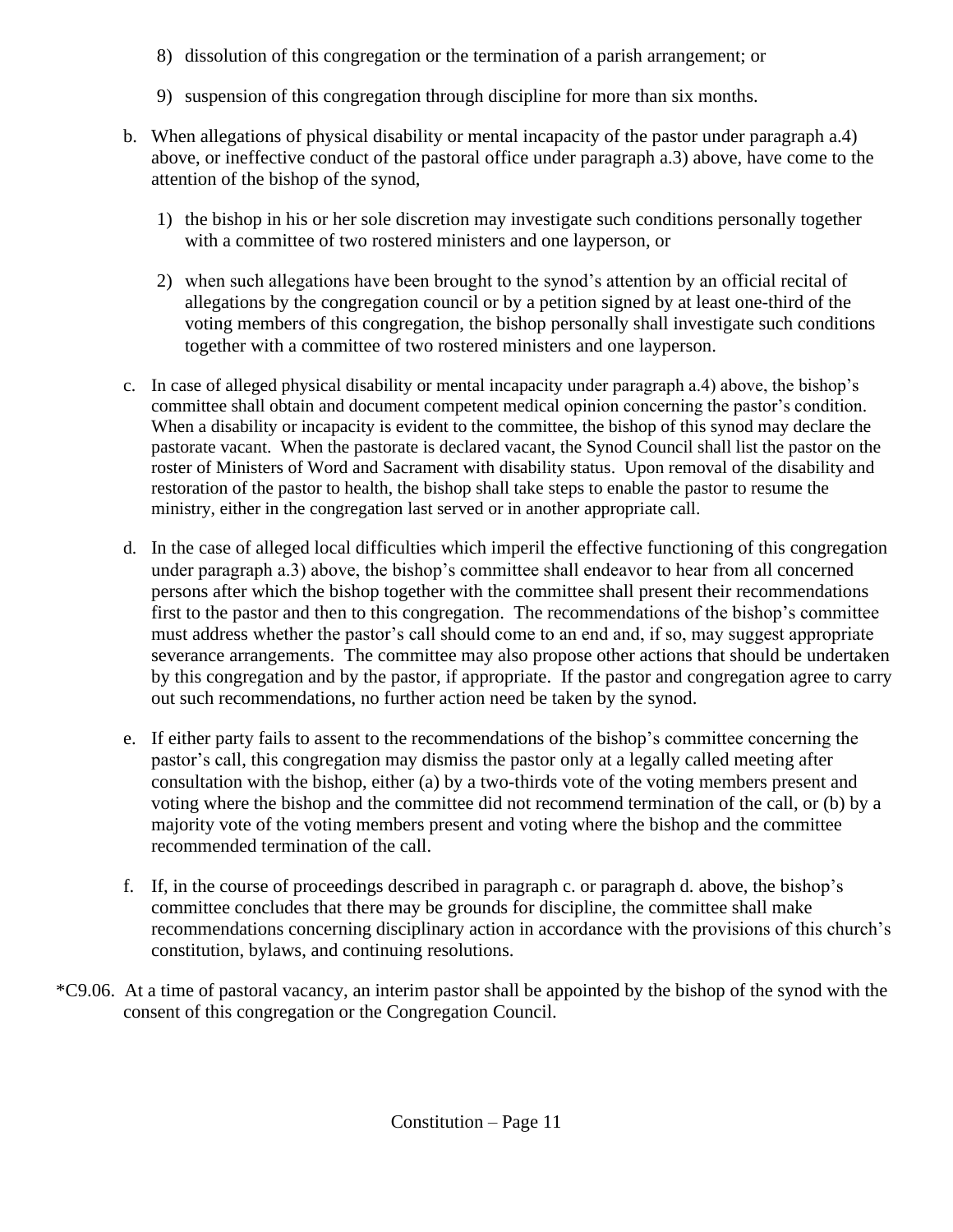- \*C9.07. During the period of service, an interim pastor shall have the rights and duties in this congregation of a regularly called pastor and may delegate the same in part to a supply pastor with the consent of the bishop of the synod and this congregation or Congregation Council. The interim pastor and any rostered minister providing assistance shall refrain from exerting influence in the selection of a pastor. Unless previously agreed upon by the Synod Council, an interim pastor is not available for a regular call to the congregation served.
- \*C9.08. This congregation shall make satisfactory settlement of all financial obligations to a former pastor before calling a successor. A pastor shall make satisfactory settlement of all financial obligations to this congregation before beginning service in a call to another congregation or employment in another ministry setting.
- \*C9.09. When a pastor is called to serve in company with another pastor or pastors, the privileges and responsibilities of each pastor shall be specified in documents to accompany the call and to be drafted in consultation involving the pastors, the Congregation Council, and the bishop of the synod. As occasion requires, the documents may be revised through a similar consultation.
- \*C9.11. With the approval of the bishop of the synod, this congregation may depart from \*C9.05.a. and call a pastor for a specific term. Details of such calls shall be in writing setting forth the purpose and conditions involved. Prior to the completion of a term, the bishop or a designated representative of the bishop shall meet with the pastor and representatives of this congregation for a review of the call. Such a call may also be terminated before its expiration in accordance with the provisions of \*C9.05.a.
- \*C9.12. The pastor of this congregation:
	- a. shall keep accurate parochial records of all baptisms, confirmations, marriages, burials, communicants, members received, members dismissed, or members excluded from this congregation;
	- b. shall submit a summary of such statistics annually to the synod; and
	- c. shall become a member of this congregation upon receipt and acceptance of the letter of call. In a parish of multiple congregations, the pastor shall hold membership in one of the congregations.
- \*C9.13. The pastor shall submit a report of his or her ministry to the bishop of the synod at least 90 days prior to each regular meeting of the Synod Assembly.
- \*C9.14. The parochial records of this congregation shall be maintained by the pastor and shall remain the property of this congregation. The secretary of this congregation shall attest in writing to the bishop of this synod that such records have been placed in his or her hands in good order by a departing pastor before the installation of that pastor in another call or approval of a request for change in roster status.
- C9.15. Under special circumstances, subject to the approval of the synod bishop and the concurrence of this congregation, a minister of Word and Sacrament of a church body with which the Evangelical Lutheran Church in America officially has established a relationship of full communion may serve temporarily as pastor of this congregation under a contract between this congregation and the pastor in a form proposed by the synod bishop and approved by this congregation.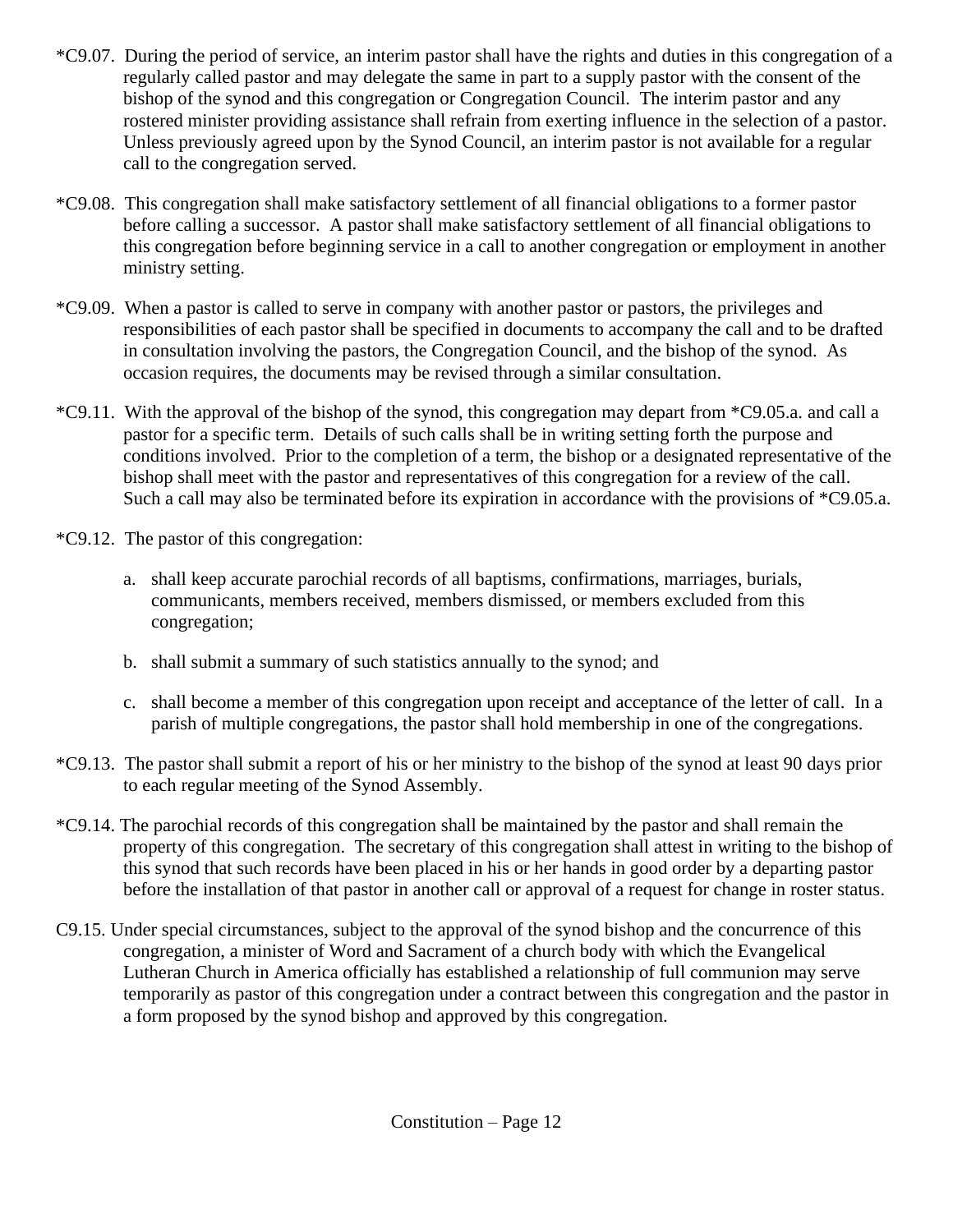- \*C9.21. Authority to call a deacon shall be in this congregation by at least a two-thirds vote of voting members present and voting at a meeting legally called for that purpose. Before a call is issued, the officers, or a committee elected by this congregation to recommend the call, shall seek the advice and help of the bishop of the synod.
- \*C9.22. Only a member of the roster of Ministers of Word and Service of the Evangelical Lutheran Church in America or a candidate for the roster of Ministers of Word and Service who has been recommended for this congregation by the synod bishop may be called as a deacon of this congregation.
- \*C923. Consistent with the faith and practice of the Evangelical Lutheran Church in America, every minister of Word and Service shall:
	- a. Be rooted in the Word of God, for proclamation and service;
	- b. Advocate a prophetic diakonia that commits itself to risk-taking and innovative service on the frontiers of the Church's outreach, giving particular attention to the suffering places in God's world;
	- c. Speak publicly to the world in solidarity with the poor and oppressed, calling for justice and proclaiming God's love for the world, witnessing to the realm of God in the community, the nation, and abroad;
	- d. Equip the baptized for ministry in God's world that affirms the gifts of all people;
	- e. Encourage mutual relationships that invite participation and accompaniment of others in God's mission;
	- f. Practice stewardship that respects God's gift of time, talents, and recources;
	- g. Be grounded in a gathered community for ongoing diaconal formation;
	- h. Share knowledge of this church and its wider ministry of the gospel and advocate for the work of all expressions of this church; and
	- i. Identify and encourage qualified persons to prepare for ministry of the gospel.
- \*C9.24. The specific duties of the deacon, compensation, and other matters pertaining to the service of the deacon shall be included in a letter of call, which shall be attested by the bishop of the synod.
- \*C9.25. The provisions for termination of the mutual relationship between a minister of Word and Service and a congregation shall be as follows:
	- a. The call of a congregation, when accepted by a deacon, shall constitute a continuing mutual relationship and commitment, which shall be terminated only by the deacon's death or, following consultation with the synod bishop, for the following reasons:
		- 1) of this congregation through discipline for more than six months.
		- 2) mutual agreement to terminate the call or the completion of a call for a specific term;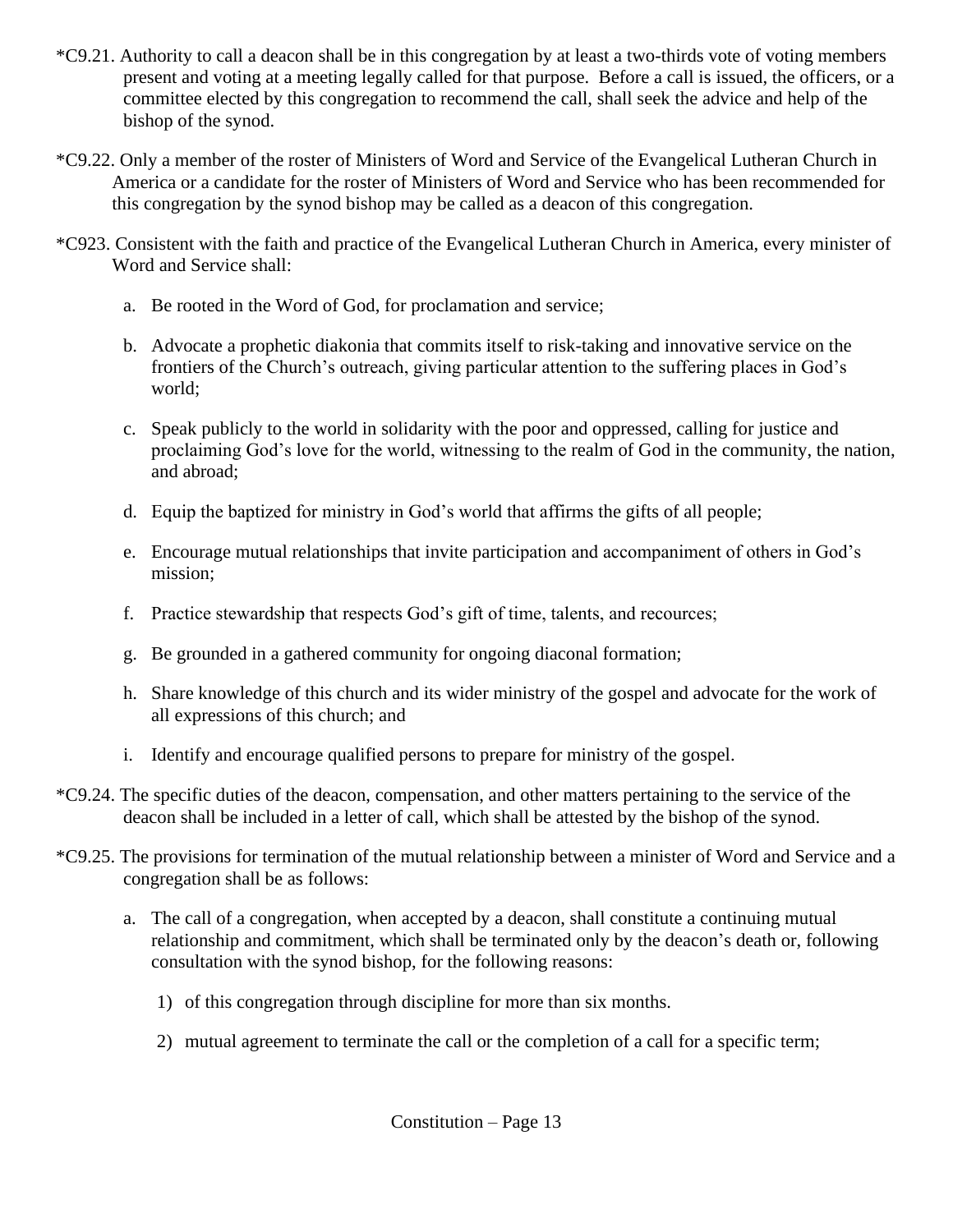- 3) resignation of the deacon, which shall become effective, unless otherwise agreed, no later than 30 days after the date on which it was submitted;
- 4) inability to conduct the ministry of Word and Service effectively in this congregation in view of local conditions;
- 5) physical disability or mental incapacity of the deacon;
- 6) suspension of the deacon through discipline for more than three months;
- 7) resignation or removal of the deacon from the roster of Ministers of Word and Service of this church;
- 8) termination of the relationship between this church and this congregation;
- 9) dissolution of this congregation or the termination of a parish arrangement; or suspension
- b. When allegations of physical disability or mental incapacity of the deacon under paragraph a.4) above, or ineffective conduct of the office of minister of Word and Service under paragraph a.3) above, have come to the attention of the bishop of this synod,
	- 1) the bishop in his or her sole discretion may investigate such conditions personally together with a committee of two rostered ministers and one layperson, or
	- 2) when such allegations have been brought to the synod's attention by an official recital of allegations by the Congregation Council or by a petition signed by at least one-third of the voting members of this congregation, the bishop personally shall investigate such conditions together with a committee of two rostered ministers and one layperson.
- c. In case of alleged physical disability or mental incapacity under paragraph a.4) above, the bishop's committee shall obtain and document competent medical opinion concerning the deacon's condition. When a disability or incapacity is evident to the committee, the bishop of this synod may declare the position vacant. When the position is declared vacant, the Synod Council shall list the deacon on the roster of Ministers of Word and Service with disability status. Upon removal of the disability and the restoration of the deacon to health, the bishop shall take steps to enable the deacon to resume the ministry, either in the congregation last served or in another appropriate call.
- d. In the case of alleged local difficulties that imperil the effective functioning of this congregation under paragraph a.3) above, the bishop's committee shall endeavor to hear from all concerned persons, after which the bishop together with the committee shall present their recommendations first to the deacon and then to this congregation. The recommendations of the bishop's committee must address whether the deacon's call should come to an end and, if so, may suggest appropriate severance arrangements. The committee may also propose other actions that should be undertaken by this congregation and by the deacon, if appropriate. If the deacon and congregation agree to carry out such recommendations, no further action need be taken by the synod.
- e. If either party fails to assent to the recommendations of the bishop's committee concerning the deacon's call, this congregation may dismiss the deacon only at a legally called meeting after consultation with the bishop, either (a) by a two-thirds vote of the voting members present and voting where the bishop and the committee did not recommend termination of the call, or (b) by a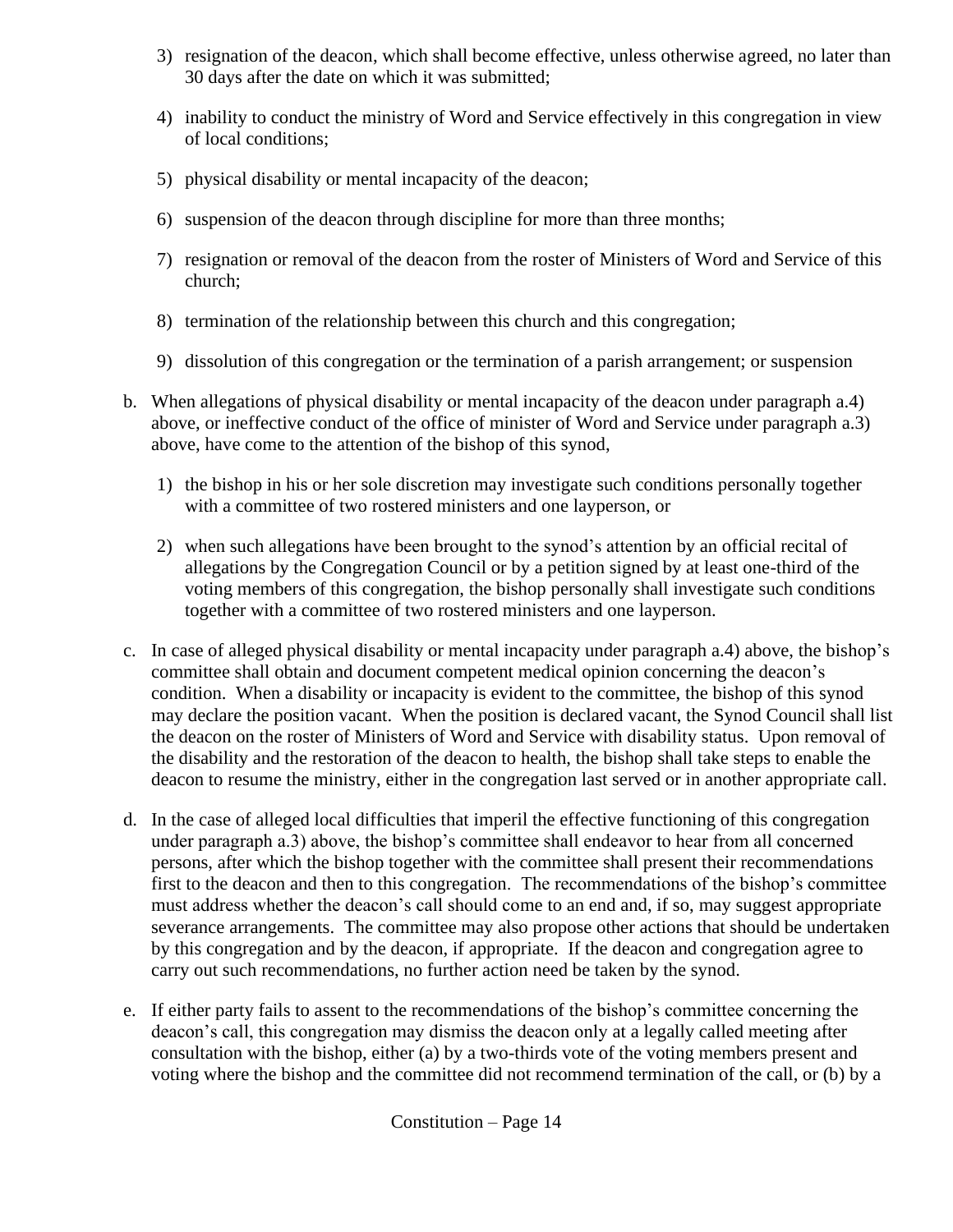majority vote of the voting members present and voting where the bishop and the committee recommended termination of the call.

- f. If, in the course of proceedings described in paragraph c. or paragraph d. above, the bishop's committee concludes that there may be grounds for discipline, the committee shall make recommendations concerning disciplinary action in accordance with the provisions of this church's constitution, bylaws, and continuing resolutions.
- \*C9.26. This congregation shall make satisfactory settlement of all financial obligations to a former deacon before calling a successor. A deacon shall make satisfactory settlement of all financial obligations to this congregation before beginning service in a call to another congregation or employment in another ministry setting.
- \*C9.27. When a deacon is called to serve in company with another rostered minister or other rostered ministers, the privileges and responsibilities of each rostered minister shall be specified in documents to accompany the call and to be drafted in consultation involving the rostered ministers, the Congregation Council, and the bishop of the synod. As occasion requires, the documents may be revised through a similar consultation.
- \*C9.28. With the approval of the bishop of the synod, this congregation may depart from \*C9.25.a. and call a deacon for a specific term. Details of such calls shall be in writing setting forth the purpose and conditions involved. Prior to the completion of a term, the bishop or a designated representative of the bishop shall meet with the deacon and representatives of this congregation for a review of the call. Such a call may also be terminated before its expiration in accordance with the provisions of \*C9.25.a.
- C9.29. The deacon shall become a member of this congregation upon receipt and acceptance of the letter of call. In a parish of multiple congregations, the deacon shall hold membership in one of the congregations.
- \*C9.31. The deacon(s) shall submit a report of his or her ministry to the bishop of the synod at least 90 days prior to each regular meeting of the Synod Assembly.

#### **Chapter 10. Congregational Meeting**

- C10.01. The congregation shall have at least one regular meeting per year. The regular meeting(s) of the congregation shall be held at the time(s) specified in the bylaws. Consistent with the laws of the State of Colorado, by the bylaws shall designate one regular meeting per year as the annual meeting of this congregation.
- C10.02. A special congregation meeting may be called by the [senior] pastor, the Congregation Council, or the president of this congregation, and shall be called by the president of the congregation upon the written request of 10 percent of the voting members. The president of the Congregation Council shall call a special meeting upon request of the synod bishop. The call for each special meeting shall specify the purpose for which it is to be held, and no other business shall be transacted.
- C10.03. Notice of all meetings of this congregation shall be given at the services of worship on the preceding two consecutive Sundays and by mail or electronic means, as permitted by state law, to all voting members at least 10 days in advance of the date of the meeting.
- C10.04. Twenty percent (20%) of the voting members shall constitute a quorum.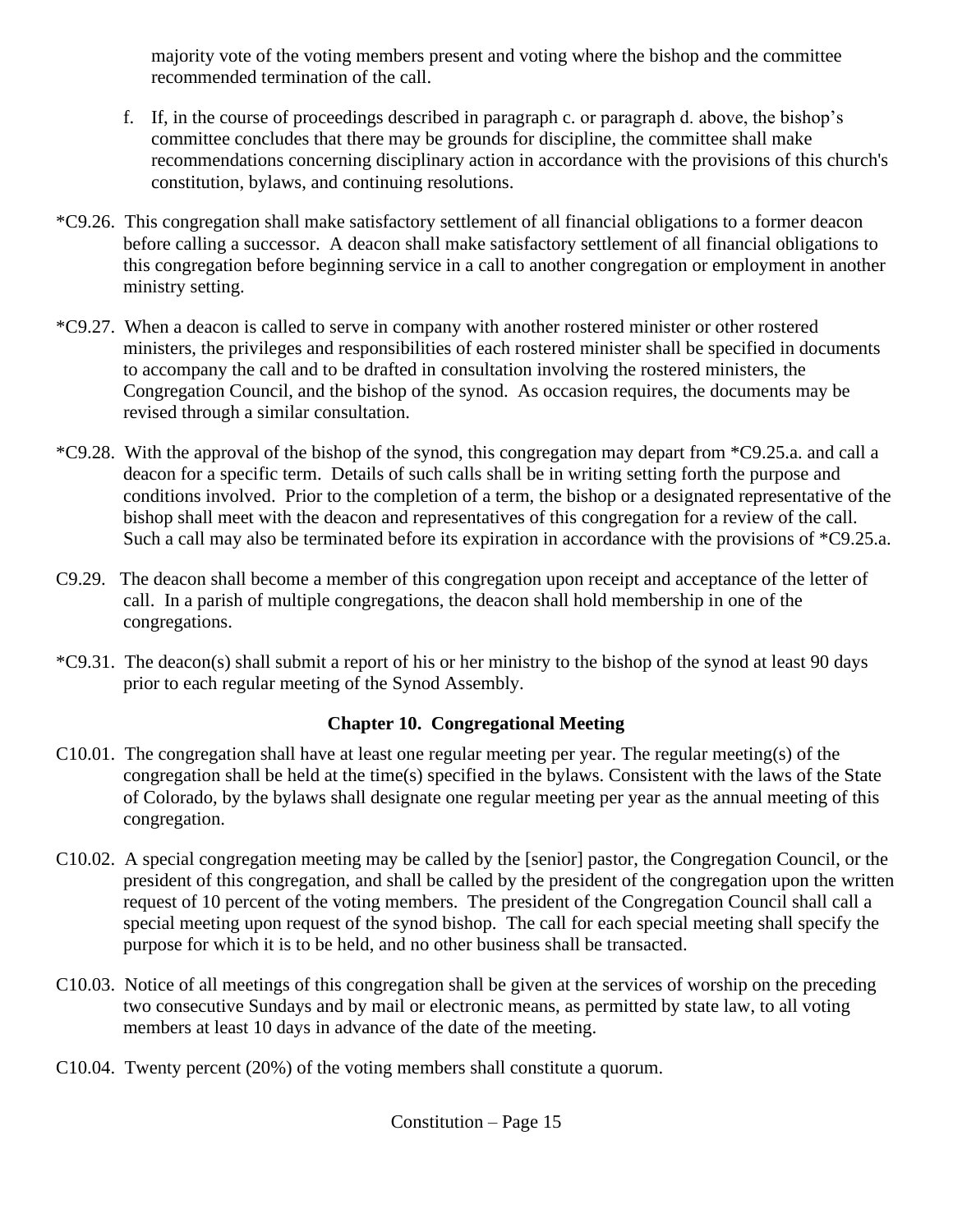- C10.05. Voting by proxy or by absentee ballot shall not be permitted.
- C10.06. All actions approved by this congregation shall be by majority vote of those voting members present and voting, except as otherwise provided in this constitution or by state law.
- C10.07. Robert's Rules of Order, latest edition, shall govern parliamentary procedure of all meetings of the congregation.
- C10.08. This congregation may hold meetings by remote communication, including electronically and by telephone conference, as long as there is an opportunity for simultaneous aural communication. To the extent permitted by state law, notice of all meetings may be provided electronically.

#### **Chapter 11. Officers**

- C11.01. The officers of this congregation shall be a president, vice president, secretary, and treasurer.
	- a. Duties of the officers shall be specified in the continuing resolutions.
	- b. The officers shall be voting members of this congregation.
	- c. Officers of this congregation shall serve similar offices of the Congregation Council and shall be voting members of the Congregation Council.
	- d. If the Congregation Council elects its officers, the president, vice president, and secretary shall be selected from the elected membership of the Congregation Council. If the treasurer is not selected from the elected membership of the Congregation Council, the treasurer shall have voice but not vote at the meetings of the Congregation Council.
- C11.02. The Congregation Council shall elect its officers and they shall be the officers of this congregation. The officers shall be elected and shall serve for one year or until their successors are elected. Their terms shall begin at the close of the meeting at which they are elected.
- C11.03. No officer shall hold more than one office at a time.

#### **Chapter 12. Congregation Council**

- C12.01. The voting membership of the Congregation Council shall consist of the pastor, the officers of the congregation, and not more than 12 nor fewer than 6 members of the congregation, with preference of at least one of whom shall be a youth and at least one of whom shall be a young adult (age 18-30), if available. Any voting member of the congregation may be elected, subject only to the limitation on the length of continuous service permitted in that office. A member's place on the Congregation Council shall be declared vacant if the member a) ceases to be a voting member of this congregation b) is absent from three successive regular meetings of the Congregation Council without cause. Consistent with the laws of the state in which this congregation is incorporated, the congregation may adopt procedures for the removal of a member of the Congregation Council in other circumstances.
- C12.02. The members of the Congregation Council except the pastor(s) and deacon(s) shall be elected by written ballot to serve for three (3) years and not to exceed two consecutive terms. Their terms shall begin at the close of the annual meeting at which they are elected. One-third of the council shall be elected each year by written ballot.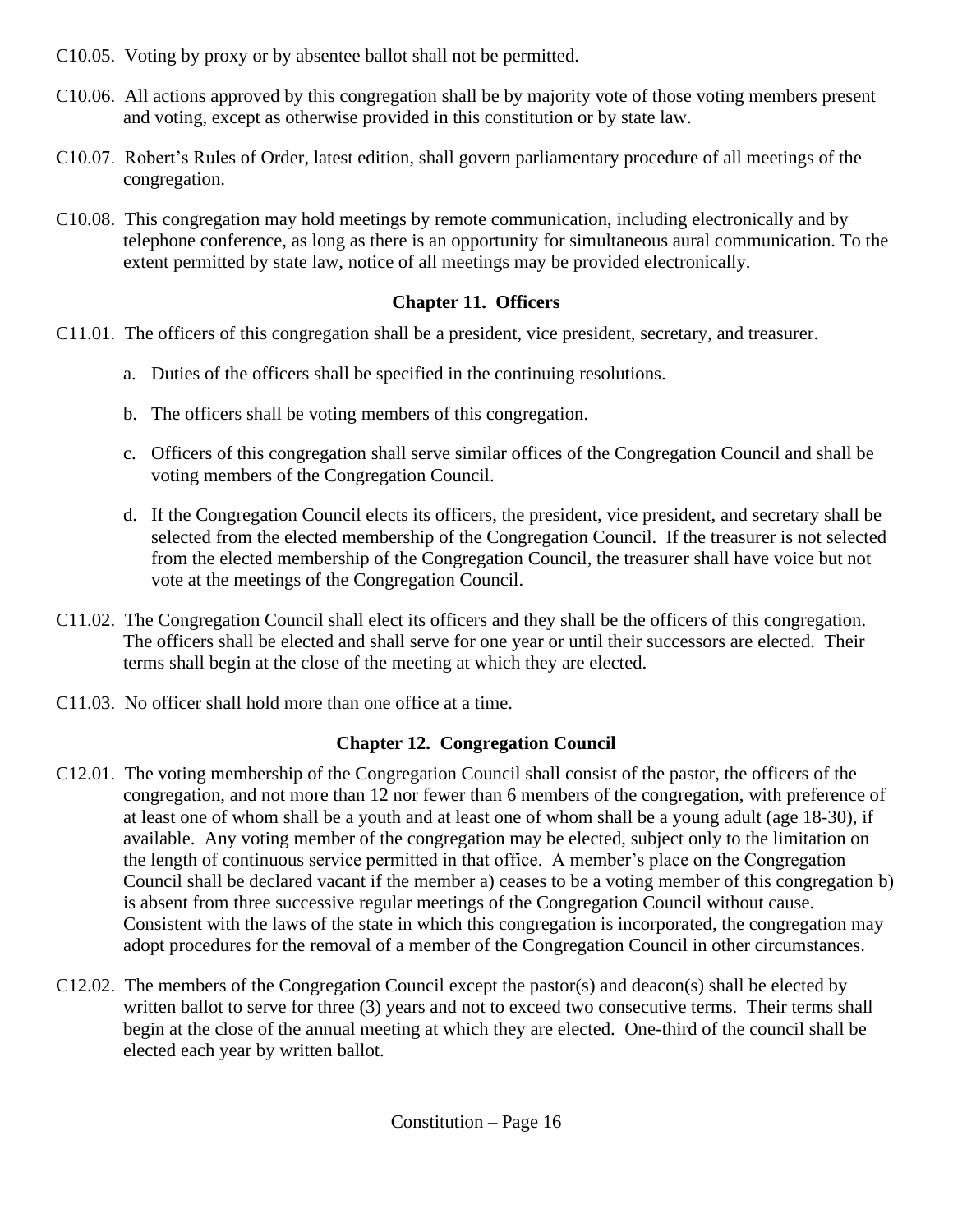- C12.03. Should a member's place on the Congregation Council be declared vacant, the Congregation Council shall elect, by majority vote, a successor until the next annual meeting.
- C12.04. The Congregation Council shall have general oversight of the life and activities of this congregation, and in particular its worship life, to the end that everything be done in accordance with the Word of God and the faith and practice of the Evangelical Lutheran Church in America. The duties of the congregation Council shall include the following:
	- a. To lead this congregation in stating its mission, to do long-range planning, to set goals and priorities, and to evaluate its activities in light of its mission and goals.
	- b. To seek to involve all members of this congregation in worship, learning, witness, service, and support.
	- c. To oversee and provide for the administration of this congregation to enable it to fulfill its functions and perform its mission.
	- d. To maintain supportive relationships with the rostered minister(s) and staff and help them annually to evaluate the fulfillment of their calling, appointment, or employment.
	- e. To be examples individually and corporately of the style of life and ministry expected of all baptized persons.
	- f. To promote a congregational climate of peace and goodwill and as differences and conflicts arise, to endeavor to foster mutual understanding.
	- g. To arrange for pastoral service, if the pastor is unable to do so due to sickness or absence of the pastor.
	- h. To emphasize support of the synod and churchwide organization of the Evangelical Lutheran Church in America as well as cooperation with other congregations, both Lutheran and non-Lutheran, subject to established policies of the synod and the Evangelical Lutheran Church in America.
	- i. To recommend and encourage the use of program resources produced or approved by the Evangelical Lutheran Church in America.
	- j. To seek out and encourage qualified persons to prepare for the ministry of the Gospel.
- C12.05. The Congregation Council shall be responsible for the financial and property matters of this congregation.
	- a. The Congregation Council shall be the Board of Trustees of this congregation, and as such shall be responsible for maintaining and protecting its property and the management of its business and fiscal affairs. It shall have the powers and be subject to the obligations that pertain to such boards under the laws of the State of Colorado, except as otherwise provided herein.
	- b. The Congregation Council shall not have the authority to buy, sell, or encumber real property unless specifically authorized to do so by a meeting of this congregation.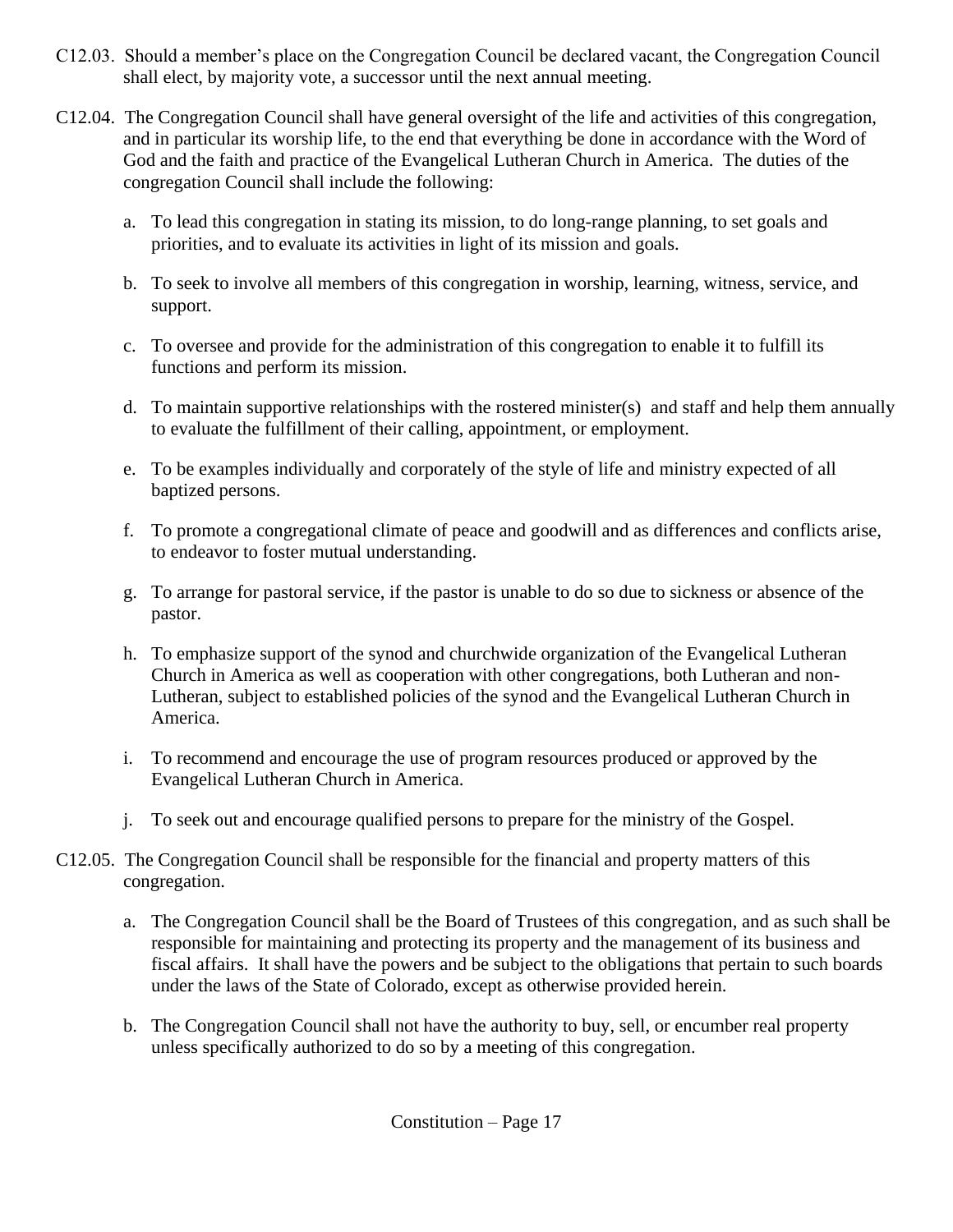- c. The Congregation Council may enter into contracts of up to \$5,000.00 for items not included in the budget.
- d. The Congregation Council shall prepare an annual budget for adoption by this congregation, shall supervise the expenditure of funds in accordance therewith following its adoption and may incur obligations of more than \$5,000.00 in excess of the anticipated receipts only after approval by a congregational meeting. The budget shall include this congregation's full indicated share in support of the wider ministry being carried on in collaboration with the synod and churchwide organization.
- e. The Congregation Council shall ascertain that the financial affairs of this congregation are being conducted efficiently, giving particular attention to the prompt payment of all obligations and to the regular forwarding of mission support monies to the synod treasurer.
- f. The Congregation Council shall be responsible for this congregation's investments and its total insurance program.
- C12.06. The Congregation Council shall see that the provisions of this constitution, its bylaws, and the continuing resolutions are carried out.
- C12.07. The Congregation Council shall provide for an annual review of the membership roster.
- C12.08. The Congregation Council shall be responsible for the employment and supervision of staff of this congregation. Nothing in this provision shall be deemed to affect this congregation's responsibility for the call, terms of call, or termination of call of any employees who are on a roster of this church.
- C12.09. The Congregation Council shall submit a comprehensive report to this congregation at the annual meeting.
- C12.11. The Congregation Council shall normally meet once a month. Special meetings may be called by the pastor or the president, and at the request of at least one-half of its members. Notice of each special meeting shall be given to all who are entitled to be present.
- C12.12. A quorum for the transaction of business shall consist of a majority of the members of the Congregation Council, including the [senior] pastor or interim pastor, except when the [senior] pastor or interim pastor requests or consents to be absent and has given prior approval to the agenda for a particular regular or special meeting, which shall be the only business considered at that meeting. Chronic or repeated absence of the [senior] pastor or interim pastor who has refused approval of the agenda of a subsequent regular or special meeting shall not preclude action by the Congregation Council, following consultation with the synod bishop.
- C12.13. The Congregation Council and its committees may hold meetings by remote communication, including electronically and by telephone conference, and, to the extent permitted by state law, notice of all meetings may be provided electronically.

### **Chapter 13. Congregational Committees**

C13.01. The officers of this congregation and the pastor shall constitute the *Executive Committee*.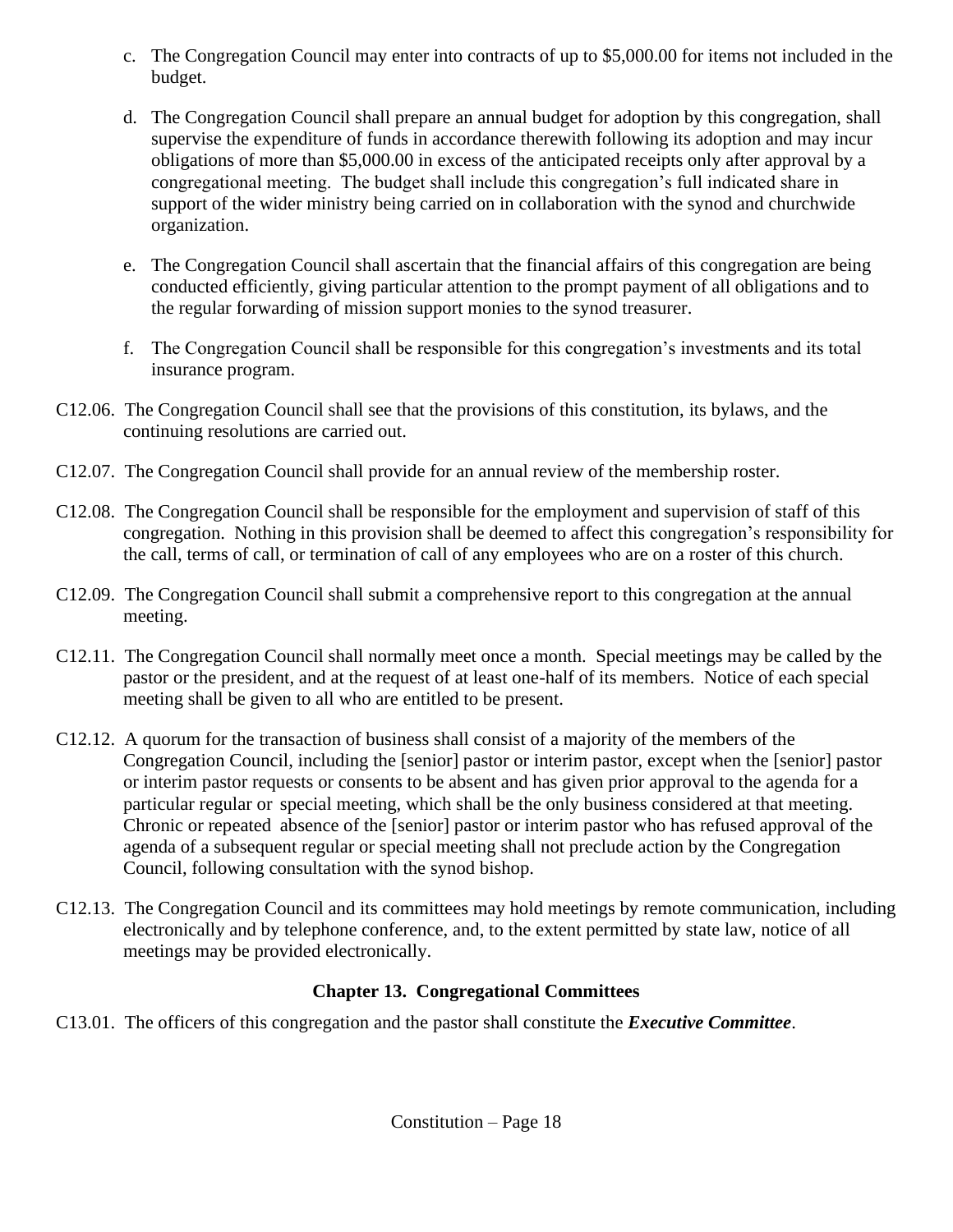- C13.02. A *Nominating Committee* of six voting members of this congregation, two of whom, if possible, shall be outgoing members of the Congregation Council, shall be elected at the annual meeting for a term of one year. Members of the Nominating Committee are not eligible for consecutive reelection.
- C13.03. An *Audit Committee* of three voting members shall be elected by the Congregation Council. Audit Committee members shall not be members of the Congregation Council. Term of office shall be three years, with one member elected each year. Members shall be eligible for reelection.
- C13.04. *Mutual Ministry Committee(s)* (in the absence of a mutual ministry committee, the duties shall be fulfilled by the executive committee) shall be appointed by the president [vice president] and the rostered minister. Term of office shall be two years, with three members to be appointed each successive year.
- C13.05. When a vacancy occurs in a position for which this congregation calls a rostered minister, a *Call Committee* of six voting members shall be elected by this congregation. Term of office will terminate upon installation of the newly called rostered minister.
- C13.06. Other committees of this congregation may be formed, as the need arises, by decision of the Congregation Council.
- C13.07. Duties of congregation committees shall be specified in the continuing resolutions.
- C13.08. The pastor of this congregation shall be *ex officio* a member of all committees and boards of this congregation. The president of this congregation shall be *ex officio* a member of all committees and boards of this congregation, except the Nominating Committee.

#### **Chapter 14. Organizations Within This Congregation**

- C14.01. All organizations within this congregation shall exist to aid it in ministering to the members of this congregation and to all persons who can be reached with the Gospel of Christ. As outgrowths and expressions of this congregation's life, the organizations are subject to its oversight and direction. This congregation at its meeting shall determine their policies, guide their activities, and receive reports concerning their membership, work and finances.
- C14.02. Special interest groups, other than those of the official organizations of the Evangelical Lutheran Church in America, may be organized only after authorization has been given by the Congregation Council and specified in a continuing resolution.

#### **Chapter 15. Discipline of Members and Adjudication**

\*C15.01. Persistent and public denial of the Christian faith, willful or criminal conduct grossly unbecoming a member of the Church of Christ, continual and intentional interference with the ministry of this congregation, or willful and repeated harassment or defamation of member(s) of this congregation is sufficient cause for discipline of a member. Prior to disciplinary action, reconciliation and repentance will be attempted following Matthew 18:15-17, proceeding through these successive steps, as necessary: a) private counsel and admonition by the pastor, b) censure and admonition by the pastor in the presence of two or three witnesses, c) written referral of the matter by the Congregation Council to the vice president of the synod, who will refer it to a consultation panel drawn from the Consultation Committee of the synod, and d) written referral of the matter by the consultation panel to the Committee on Discipline of the synod. If, for any reason, the pastor is unable to administer the admonitions required by paragraphs a. and b. hereof, those steps may be performed by another pastor chosen by the Executive Committee of the Congregation Council.

Constitution – Page 19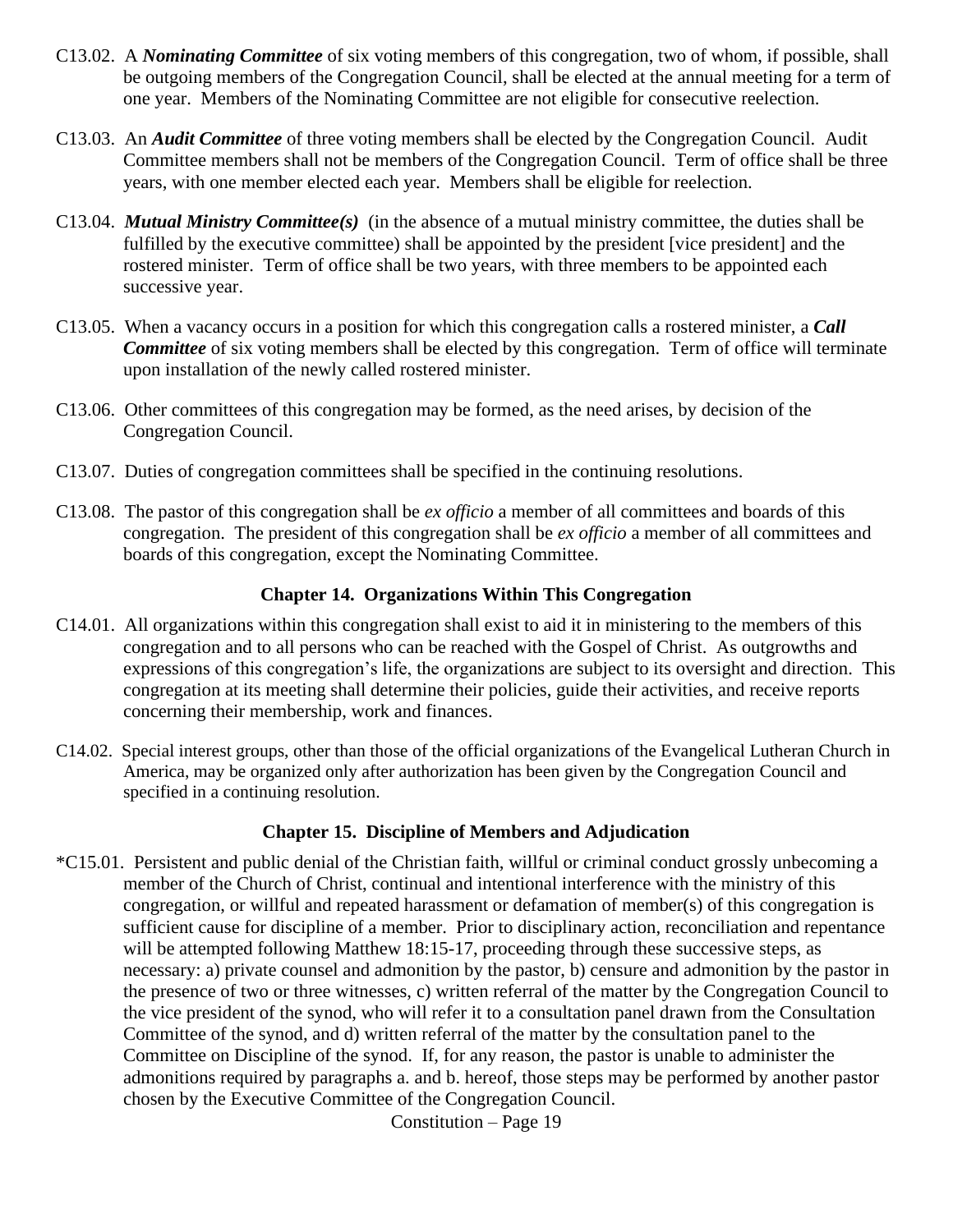- $*C15.02$ . The process for discipline of a member of this congregation shall be governed as prescribed by the chapter on discipline in the *Constitution, Bylaws, and Continuing Resolutions of the Evangelical Lutheran Church in America*. If the counseling, censure, and admonitions pursuant to C15.01 do not result in repentance and amendment of life, charges against the accused member(s) that are specific and in writing may be prepared by the Congregation Council, signed, and submitted to the vice president of the synod. The vice president shall select from the synod's Consultation Committee a panel of five members (three lay persons and two ministers of Word and Sacrament). A copy of the written charges shall be provided to the consultation panel and the accused member(s). The consultation panel, after requesting a written reply to the charges from the accused member(s), shall consider the matter and seek a resolution by means of investigation, consultation, mediation, or whatever other means may seem appropriate. The panel's efforts to reach a mutually agreeable resolution shall continue for no more than 45 days after the matter is submitted to it.
- \*C15.03. If the consultation panel fails to resolve the matter, that panel shall refer the case in writing, including the written charges and the accused member's reply, to the Committee on Discipline of the synod for a hearing. A copy of the panel's written referral shall be delivered to the vice president of the synod, the Congregation Council, and the accused member(s) at the same time it is sent to the Committee on Discipline of the synod. The Executive Committee of the Synod Council shall then select six members from the Committee on Discipline to decide the case, and shall appoint a member of the Synod Council to preside as nonvoting chair. Those six members plus the nonvoting chair comprise the discipline hearing panel for deciding the case. The Congregation Council and the accused member(s) are the parties to the case.
- \*C15.04. The discipline hearing panel shall commence and conduct the disciplinary hearing in accordance with the provisions governing discipline of congregation members prescribed in the *Constitution, Bylaws, and Continuing Resolutions of the Evangelical Lutheran Church in America.*
- \*C15.05. By the vote of at least two-thirds of the members of the discipline hearing panel who are present and voting, one of the following disciplinary sanctions can be imposed:
	- a. suspension from the privileges of congregation membership for a designated period of time;
	- b. suspension from the privileges of congregation membership until the pastor and Congregation Council receive evidence, satisfactory to them, of repentance and amendment of life;
	- c. termination of membership in this congregation; or
	- d. termination of membership in this congregation and exclusion from the church property and from all congregation activities.
- \*C15.06. The written decision of the discipline hearing panel shall be sent to the vice president of the synod, the accused member(s), and the Congregation Council as required by the *Constitution, Bylaws, and Continuing Resolutions of the Evangelical Lutheran Church in America.* The decision of the discipline hearing panel shall be implemented by the Congregation Council and recorded in the minutes of the next council meeting.
- \*C15.07. No member of this congregation shall be subject to discipline a second time for offenses that a discipline hearing panel has heard previously and decided pursuant to this chapter.

#### \*C15.10. **Adjudication**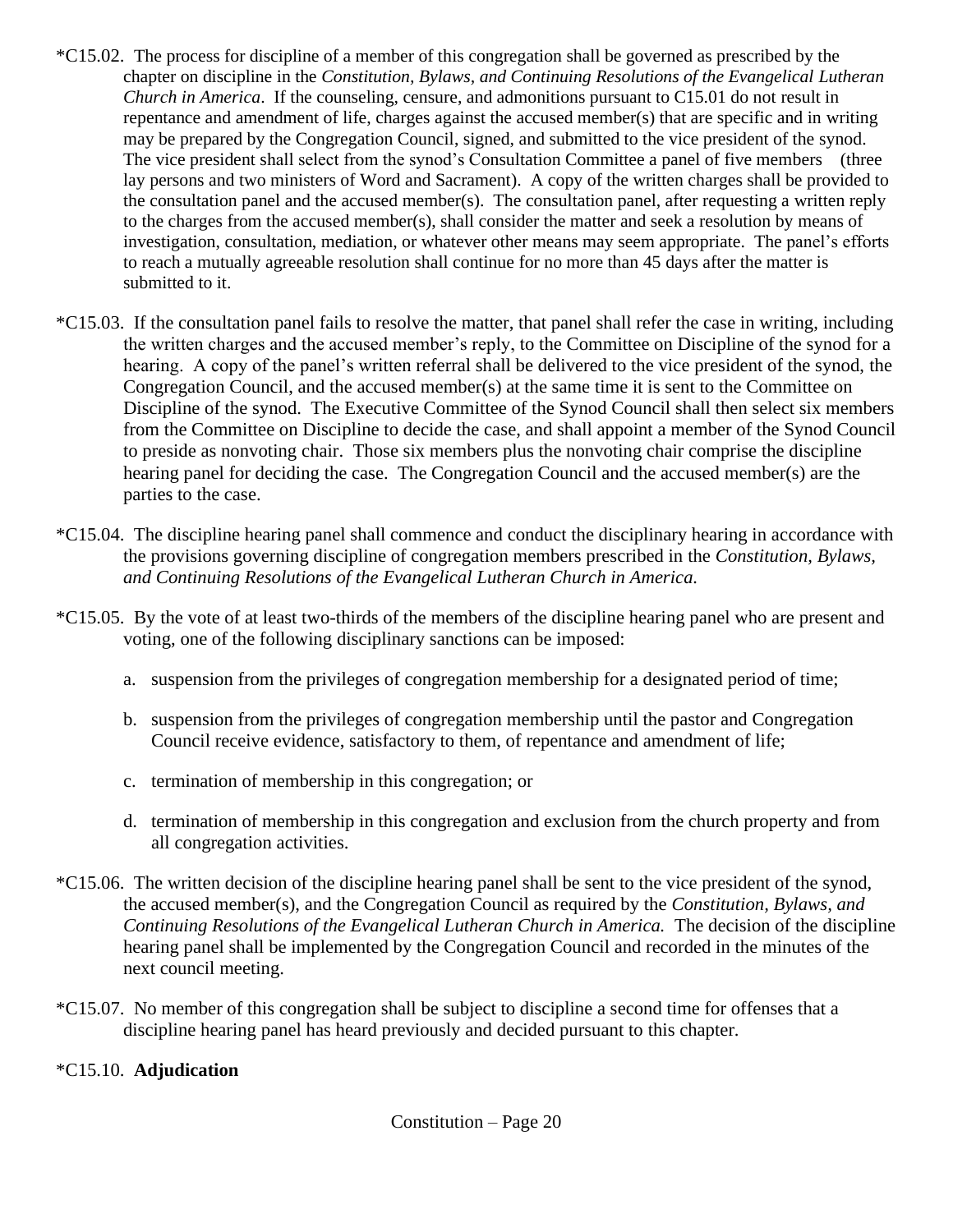\*C15.11. When there is disagreement between or among factions within this congregation on a substantive issue which cannot be resolved by the parties, members of this congregation may petition the synod bishop for consultation after informing the president of this congregation of their intent to do so. The synod bishop shall seek a timely resolution of the dispute. If the issue relates directly to the pastor, the bishop may begin the process in †S14.18.d. In all other matters, if the bishop's consultation fails to resolve the issue, the bishop shall refer the matter to the Consultation Committee of the synod, which shall undertake efforts to find an appropriate solution. If the Consultation Committee's efforts fail to resolve the dispute, the entire matter shall be referred to the Synod Council for adjudication by whatever process the Council deems necessary. The Synod Council's decision shall be final.

#### **Chapter 16. Amendments**

\*C16.01. Unless provision \*C16.04. is applicable, those sections of this constitution that are not required, in accord with the *Model Constitution for Congregations of the Evangelical Lutheran Church in America*, may be amended in the following manner. Amendments may be proposed by at least ten (10) voting members or by the Congregation Council. Proposals must be filed in writing with theCongregation Council 60 days before formal consideration by this congregation at a regular or special Congregation Meeting called for that purpose. The Congregation Council shall notify this congregation's members of the proposal together with the council's recommendations at least 30 days in advance of the meeting. Notification may take place by mail or electronic means, as permitted by state law.

\*C16.02. An amendment to this constitution, proposed under \*C16.01., shall:

- a. be approved at any legally called meeting of this congregation by a majority vote of those voting members present and voting;
- b. be ratified without change at the next regular meeting of this congregation held pursuant to 10.01 by a two-thirds vote of those voting members present and voting; and
- c. have the effective date included in the resolution and noted in the constitution.
- \*C16.03. Any amendments to this constitution that result from the processes provided in \*C16.01. and \*C16.02. shall be sent by the secretary of this congregation to the synod. The synod shall notify this congregation of its decision to approve or disapprove the proposed changes; the changes shall go into effect upon notification that the synod has approved them.
- \*C16.04. This constitution may be amended to bring any section into conformity with a section or sections, either required or not required, of the *Model Constitution for Congregations of the Evangelical Lutheran Church in America* as most recently amended by the Churchwide Assembly. Such amendments may be approved by a majority vote of those voting members present and voting at any legally called meeting of this congregation without presentation at a prior meeting of this congregation, provided that the Congregation Council has submitted by mail or electronic means, as permitted by state law, notice to this congregation of such an amendment or amendments, together with the council's recommendations, at least 30 days prior to the meeting. Upon the request of at least two (2) voting members of this congregation, the Congregation Council shall submit such notice. Following the adoption of an amendment, the secretary of this congregation shall submit a copy thereof to the synod. Such provisions shall become effective immediately following a vote of approval.

#### **Chapter 17. Bylaws**

\*C17.01. This congregation may adopt bylaws. No bylaw may conflict with this constitution.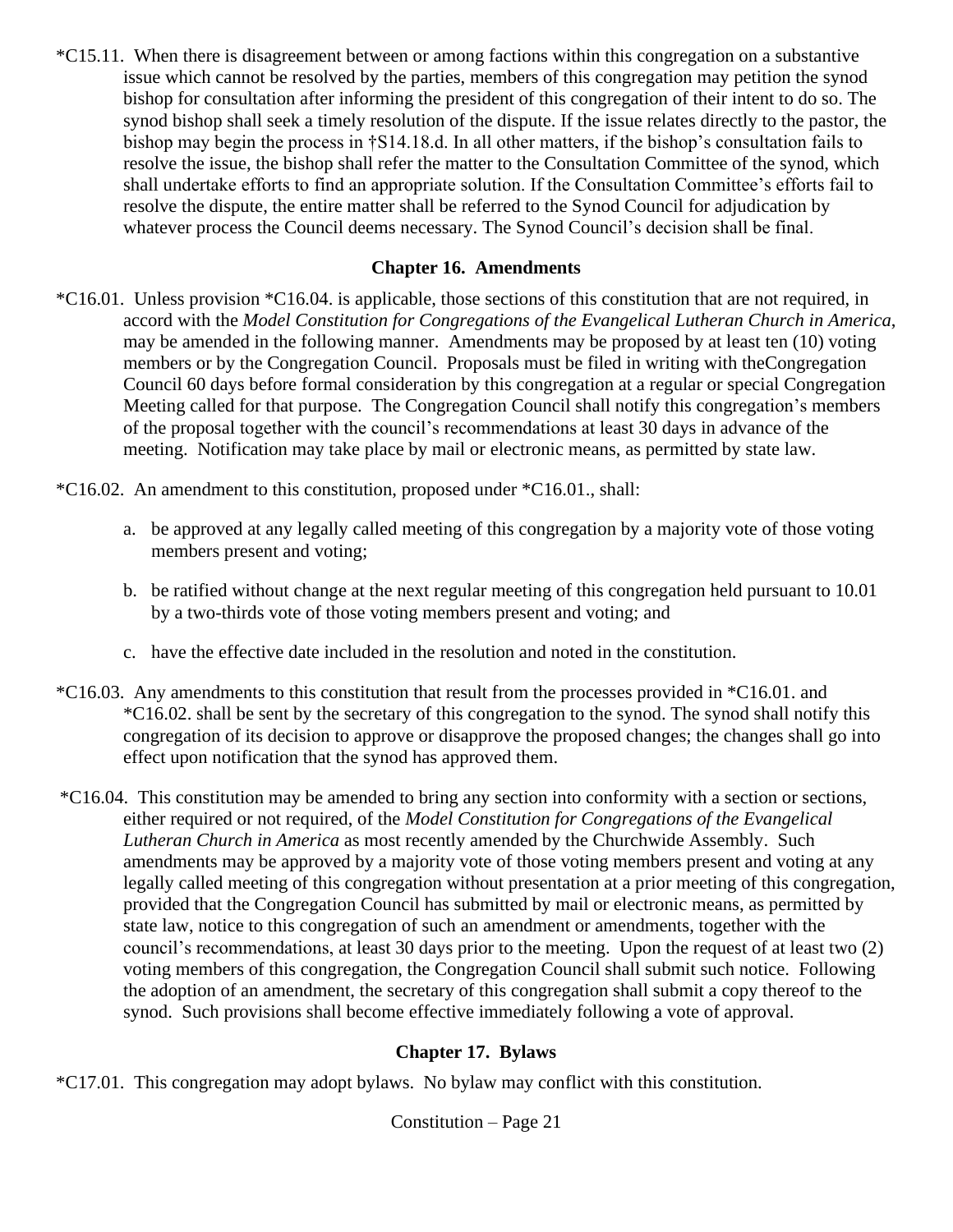- \*C17.02. Bylaws may be adopted or amended at any legally called meeting of this congregation with a quorum present by a two-thirds vote of those voting members present and voting.
- \*C17.03. Changes to the bylaws may be proposed by any voting member, provided that such additions or amendments be submitted in writing to the Congregation Council at least 60 days before a regular or special Congregation Meeting called for that purpose. The Congregation Council shall notify this congregation's members of the proposal with the council's recommendations at least 30 days in advance of the Congregation Meeting. Notification may take place by mail or electronic means, as permitted by state law.
- \*C17.04. Adopted or amended bylaws shall be sent by the secretary of this congregation to the synod.

#### **Chapter 18. Continuing Resolutions**

- \*C18.01. This congregation in a legally called meeting or the Congregation Council may enact continuing resolutions. Such continuing resolutions may not conflict with the constitution or bylaws of this congregation.
- \*C18.02. Continuing resolutions shall be enacted or amended by a majority vote of a meeting of this congregation or a two-thirds vote of all voting members of the Congregation Council.
- \*C18.03. Adopted or amended continuing resolutions shall be sent by the secretary of this congregation to the synod.

#### **Chapter 19. Indemnification**

\*C19.01. Consistent with the provisions of the laws under which this congregation is incorporated, this congregation may adopt provisions providing indemnification for each person who, by reason of the fact that such person is or was a Congregation Council member, officer, employee, agent, or other member of any committee of this congregation, was or is threatened to be made a party to any threatened, pending, or completed civil, criminal, administrative, arbitration, or investigative proceeding.

#### **Chapter 20. Parish Authorization**

#### *[\* Required provisions when congregation is part of a parish]*

- \*C20.01. This congregation may unite with one or more other congregations recognized by the synod named in \*C6.01. to form a parish. Except as provided in \*C20.02. and \*C20.03., a written agreement, developed in consultation with the synod and approved by the voting members of each congregation participating in the parish, shall specify the powers and responsibilities that have been delegated to a Parish Council. The Parish Agreement shall identify which congregation of the parish issues calls on behalf of the member congregations or shall establish a process for identifying which congregation issues calls on behalf of the member congregations.
- \*C20.02. One congregation of a parish shall issue a call on behalf of the member congregations to a minister of Word and Sacrament or a candidate for the roster of Ministers of Word and Sacrament who has been recommended by the synod bishop to serve the congregations of the parish. Such a call shall be approved prior to issuance by a two-thirds vote at a congregational meeting of each congregation forming the parish. If any congregation of the parish should fail to approve the call, the other congregations of the parish shall have the right to terminate the parish agreement.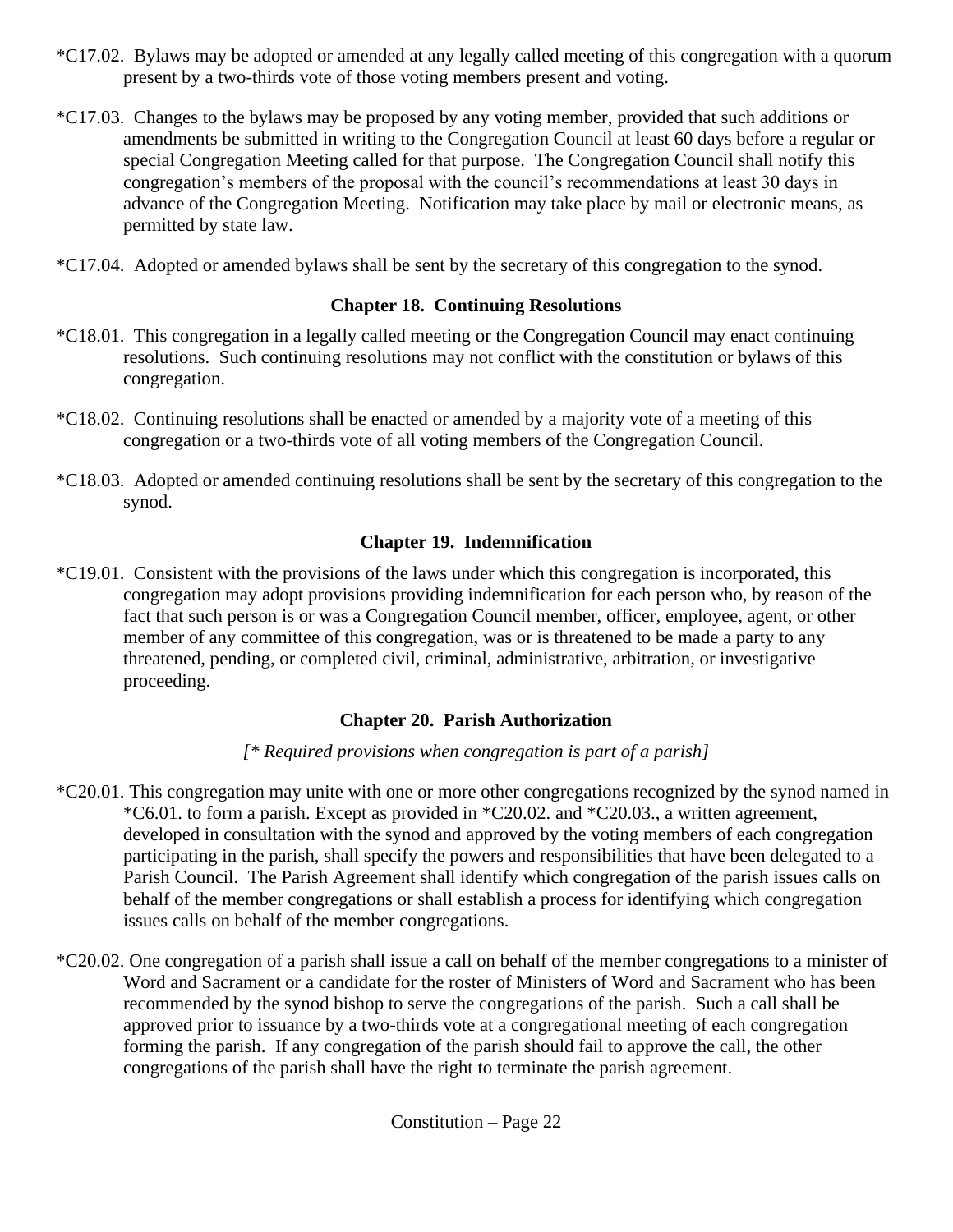- \*C20.03. One congregation of a parish may issue a call on behalf of the member congregations to a minister of Word and Service or a candidate for the roster of Ministers of Word and Service who has been recommended by the synod bishop to serve the congregations of the parish. Such a call shall be approved prior to issuance by a two-thirds vote at a congregational meeting of each congregation forming the parish. If any congregation of the parish should fail to approve the call, the other congregations of the parish shall have the right to terminate the parish agreement.
- \*C20.04. Any one of the congregations of the parish may terminate their relationship with the pastor as provided in †S14.18.d. of the synod constitution of the synod named in \*C6.0l. In such case, the other congregation(s) of the same parish shall have the right to terminate the parish agreement.
- \*C20.05. Any one of the congregations of the parish may terminate their relationship with a minister of Word and Service as provided in †S14.43.d. of the synod constitution of the synod named in \*C6.0l. In such case, the other congregation(s) of the same parish shall have the right to terminate the parish agreement.
- \*C20.06. Whenever a parish agreement is terminated, the call of any rostered minister serving that parish is terminated. Should any congregation that was formerly part of the parish agreement desire to issue a new call to that rostered minister, it may do so in accordance with the call process of this church.Adopted January 18, 1963

Revised January 1983

Ratification of amendments by congregation January 30, 1994

Ratification of amendments by congregation August 16, 2005

Approval of amendments by synod September 15, 2005

Ratification of amendments by congregation November 6, 2005

Approval of amendments by synod December 30, 2005

Ratification of amendments by congregation April 5, 2009

Approval of amendments by synod (no approval on file)

Ratification of amendments by congregation January 17, 2010

Approval of amendments by synod March 23, 2010

Ratification of amendments by congregation January 19, 2014

Approval of amendments by synod May 5, 2014

Ratification of amendments by congregation January 17, 2016

Approval of amendments by synod April 21, 2016

Ratification of amendments by congregation January 15, 2017 (does not need synod approval) Ratification of amendments by congregation January, 2019 (does not need approval)

Constitution – Page 23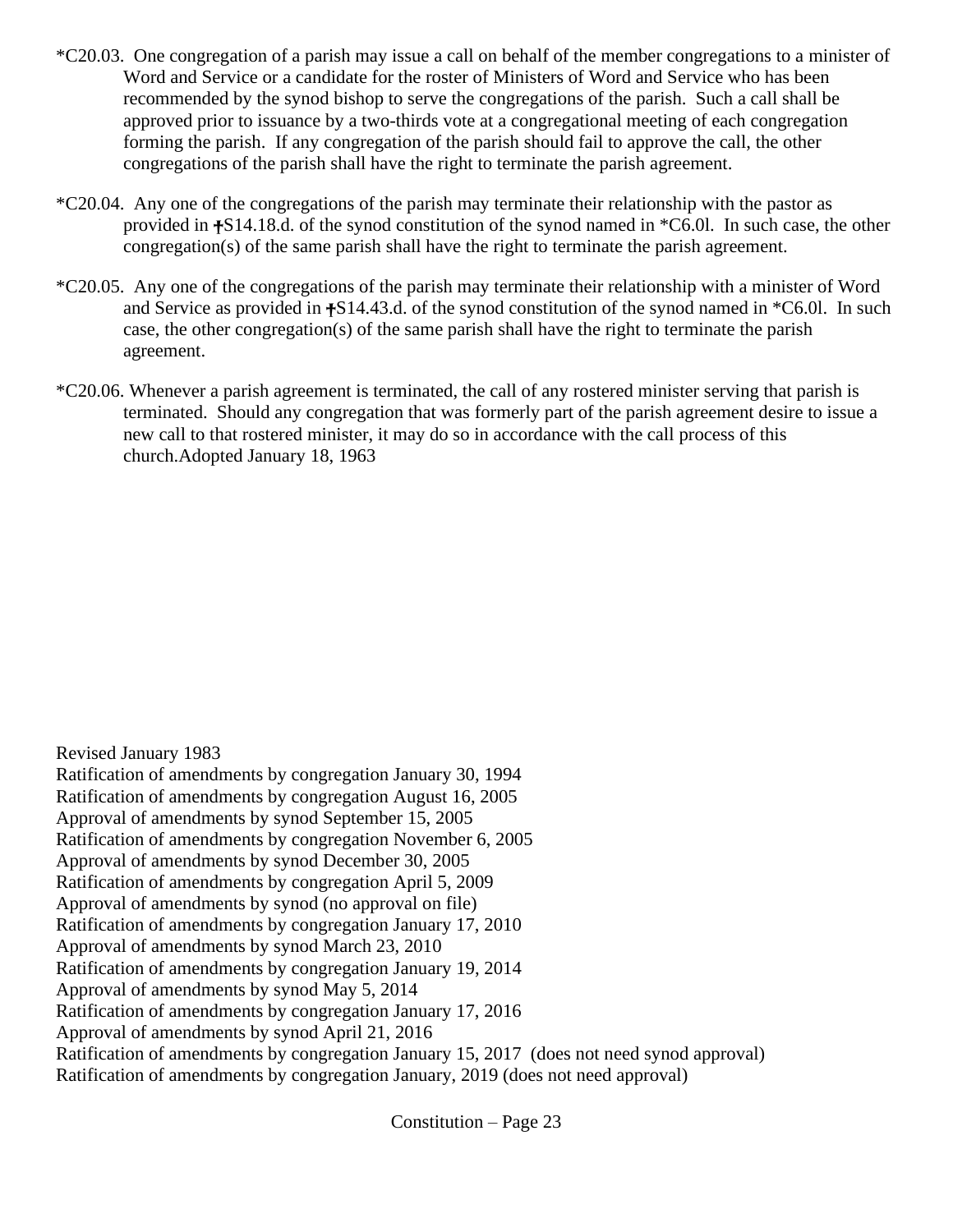### **Lutheran Church of Our Redeemer of the Evangelical Lutheran Church in America Fort Morgan, Colorado**

### **2019**

#### **B Y L A W S** ~ ~ ~ ~ ~ ~ ~ ~ ~ ~ ~ ~ ~ ~ ~ ~ ~ ~ ~ ~ ~ ~ ~ ~ ~ ~ ~ ~ ~ ~ ~ ~ ~ ~ ~ ~ ~ ~ ~ ~ ~ ~ ~ ~ ~ ~ ~ ~ ~ ~ ~ ~ ~ ~ ~ ~

#### **Membership**

C8.01.01. Any person, without regard to race, color, national origin, place or circumstance of birth, is welcome and eligible for membership within our congregation.

#### **Admission to Baptized Membership**

- C8.02.a.01. Children, one or both of whose parents or guardians are members of this congregation, shall, upon receiving Christian baptism, be received as baptized members of this congregation.
- C8.02.a.02. Children neither of whose parents or guardians are members of this congregation shall, upon Christian baptism duly recorded as a ministerial act performed under the auspices of this congregation, be received as baptized members of this congregation unless there is understanding that, for good reason, they will be enrolled as baptized members of another congregation in which the child is to be enrolled as a baptized member.
- C8.02.a.03. Children baptized in other congregations shall be received as baptized members of this congregation upon admission of one or both parents or guardians to membership or by consent of one or both parents or guardians, or by action of the Congregation Council.
- C8.02.a.04. Unbaptized adults who have received instruction and have given evidence of having an adequate understanding and acceptance of the teachings of the Word of God as confessed by the Lutheran Church, shall upon confession of faith and Christian baptism duly recorded as a ministerial act performed under the auspices of this congregation, be received as baptized members of this congregation.

#### **Admission to Confirmed Membership**

- C8.02.b.01. Baptized adults, not previously members of the congregation, who have received instruction and have given evidence of having adequate understanding and acceptance of the teachings of the Word of God as confessed by the Lutheran Church shall be admitted to confirmed membership through the rite of confirmation.
- C8.02.b.02. However, adults received as baptized members according to the provisions of C8.02.a.04. of these bylaws, shall be recognized as confirmed members, whether or not, at the discretion of the pastor, they have participated in the rite of confirmation.
- C8.02.b.03. Children who are baptized members of the congregation shall be admitted to confirmed membership through participation of the rite of confirmation.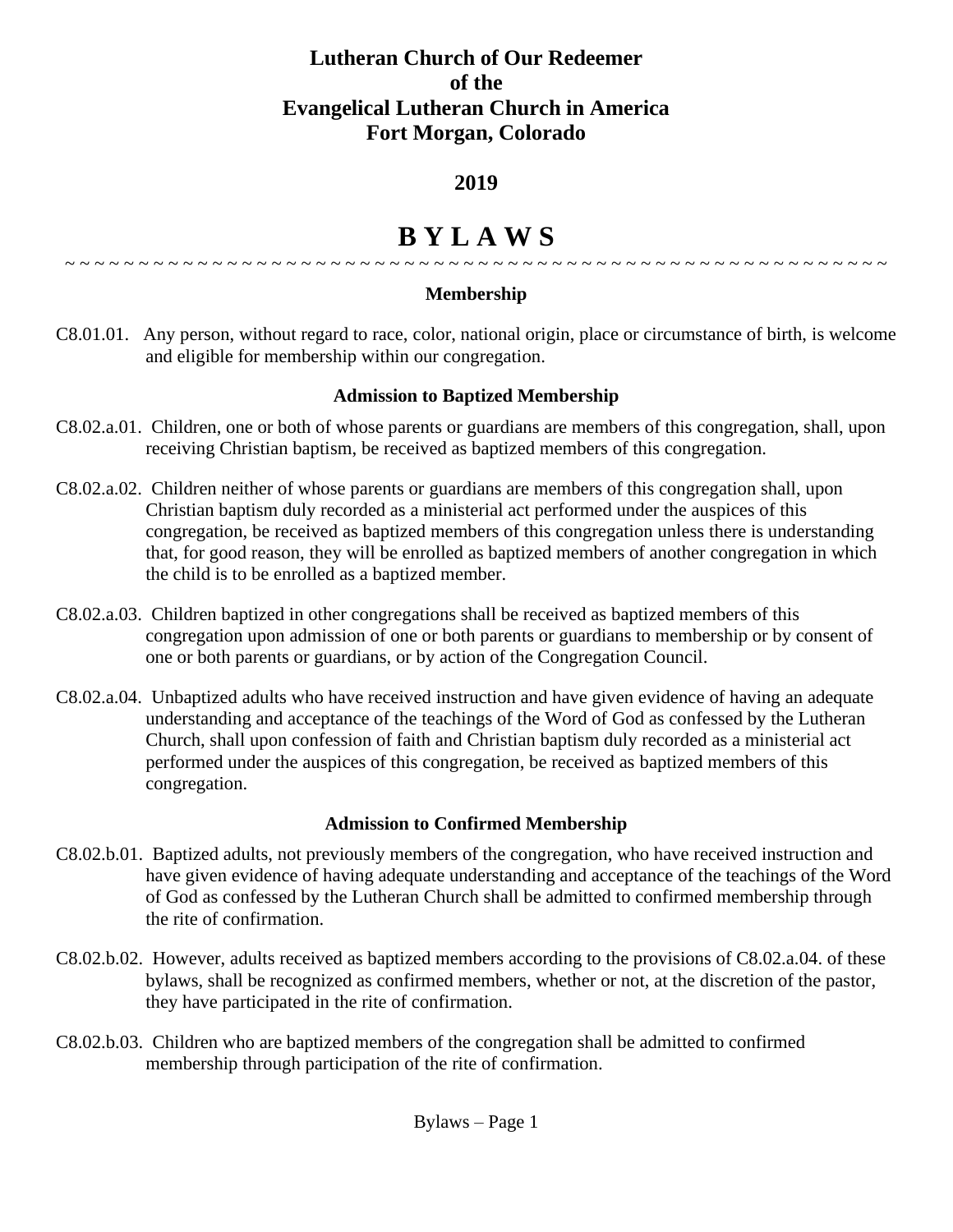- C8.02.b.04. Applicants for membership presenting letters of transfer showing them to be confirmed members in good standing in other Lutheran congregations shall be admitted to confirmed membership upon acceptance of their letters of transfer by the Congregation Council and the report of their names to the congregation.
- C8.02.b.05. Applicants for membership who present evidence of confirmation in a Lutheran congregation but do not have letters of transfer shall be admitted to confirmed membership when the Congregation Council has determined that they meet the standards of Christian faith and life indicated in the constitution and bylaws and when they have reaffirmed their faith before the congregation.
- C8.02.c.06. The Congregation Council shall be responsible for determining the voting membership in accordance with the qualifications specified in the constitution. Any doubtful cases shall be decided by the congregation.

#### **Termination of Membership**

- C8.04.a.b.c.07. A confirmed member who in the judgment of the Congregation Council has shown no interest in attending church services and does not partake of Holy Communion; and who does not contribute to the congregational treasury according to the congregation's records for a period of two years, shall be presumed to no longer desire membership, shall lose the right to vote, and shall not be counted in the membership statistics of the congregation. However, his/her name and record shall be kept in the files for a period of five years thereafter. Such a person shall be encouraged to take part in the congregational life, or to transfer elsewhere, as the situation may dictate to be advisable. If s/he resumes activity within the five year period, s/he shall be restored to the active membership list; if not, s/he shall be dismissed from the congregation and, if possible, shall be notified of this action.
- C8.05.c.08. Members who move away shall be encouraged to transfer their membership. A confirmed meember in good standing desiring to change his/her membership to another Lutheran congregation shall, upon request, receive a letter of transfer.
- C8.05.d.09. Members who have been excommunicated or dismissed, or who have resigned and members who have transferred to other Lutheran congregation, or who are definitely known to have become members of other congregations without transfer, have thereby terminated their membership in the congregation and have surrendered all membership rights.

#### **The Annual Meeting**

- C10.03.02.01. Announcement of the time and place of the annual meeting of the congregation shall be made at two public services immediately preceding the meeting, said services to be at least a week apart, and in such publications as the congregation or the pastor may periodically issue, or by written notice to the voting members mailed at least ten days in advance of the meeting. Annual meetings will be held during the month of January.
- C10.03.02.02. The current roster of voting, confirmed, and baptized members shall be determined prior to each annual meeting.
- C10.03.02.03. The order of business at the annual meeting shall be:
	- a. Opening devotions
	- b. Approval of the minutes of the previous meeting
	- c. Reports of pastor, Congregation Council, treasurer, committees, and others
	- d. Elections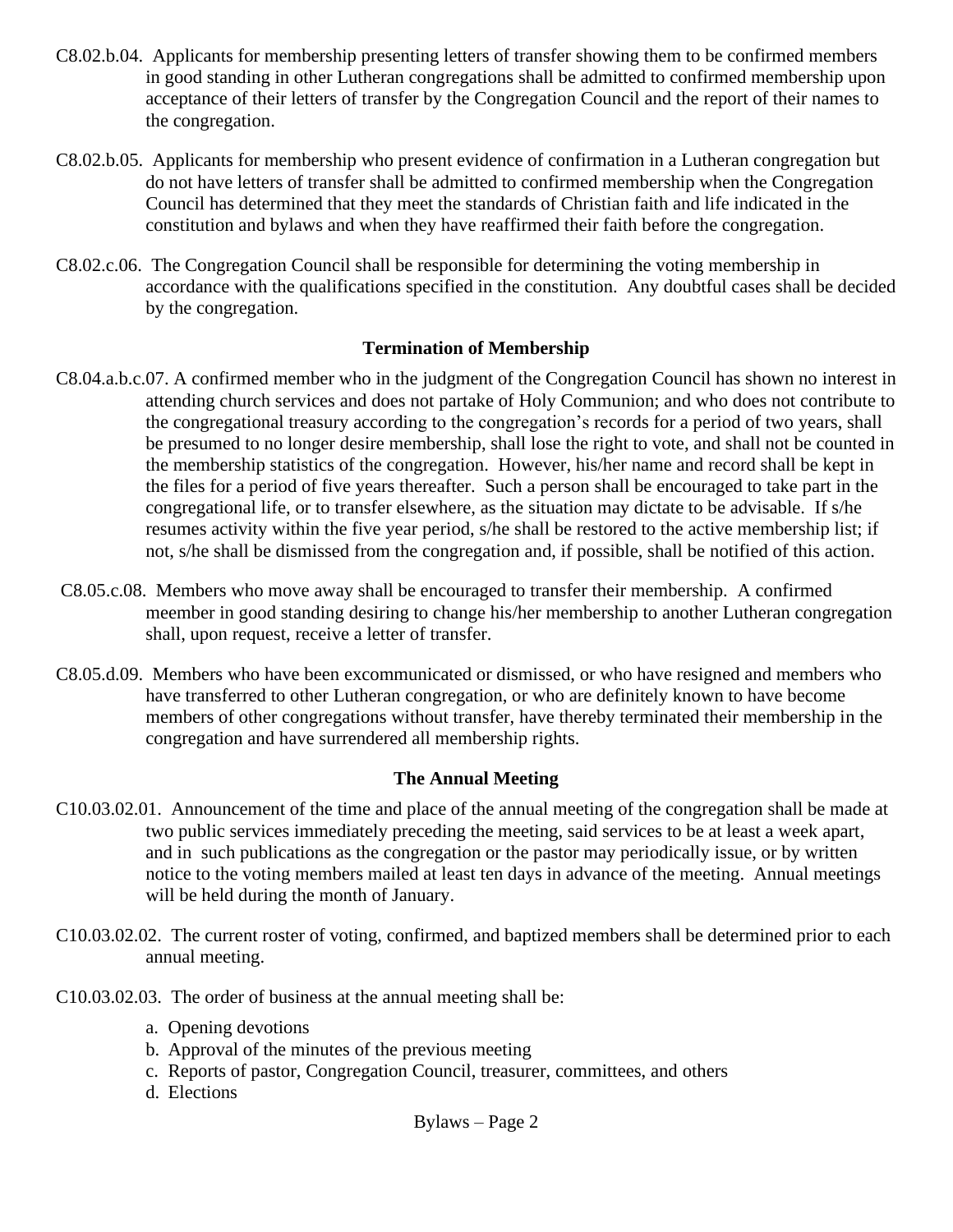- e. Approval of budget
- f. Unfinished business
- g. New business
- h. Closing prayer

C11.02.02.04. In the following cases voting shall be written ballot:

- a. To elect the members of the Congregation Council
- b. To adopt or amend the articles of incorporation
- c. To call a pastor or to request his/her resignation
- d. To excommunicate a member from the congregation, or to remove a member from office in the congregation
- e. To sever membership in the Evangelical Lutheran Church in America
- f. To dispose of, encumber or purchase real property

#### **The Congregation Council Membership and Meetings of the Congregation Council**

C12.01.03.01. If a member of the Congregation Council is absent from three consecutive regular meetings without an excuse acceptable to the council, membership is forfeited. A member having two consecutive unexcused absences from regular meetings shall be notified thereof by the secretary. Since it is incumbent upon all members of the congregation to make diligent use of the Word of God in public worship, and to attend the Lord's Supper, any officer or board member who neglects these privileges shall forfeit the right to serve as an officer or board member.

### **Communion Participation**

1. Participants in Holy Communion shall be those baptized persons who have received instruction in the Word and Sacraments and believe, understand, and have faith in the Real Presence of Christ with His Body and Blood within the Sacrament.

### **Procedure for Remodeling, Altering, and/or Changing Building and/or Grounds of the Church**

- 1. Any individual, group, or committee of people seeking to alter, remodel, and/or change the appearance of the property and/or buildings of the congregation would first have to present a plan of action, estimated costs, and funding sources to the appropriate committee(s) for discussion, advice, and approval.
- 2. The committee(s) will offer any help and guidance that is appropriate.
- 3. The committee(s) will present the project to the Congregation Council with its recommendations for approval or denial of the project.
- 4. The Congregation Council will then take one of the three (3) following actions:
	- a. Grant permission for the project
	- b. Deny permission for the project, or
	- c. Send the project back to the committee for further planning and study

Any decision may be appealed to the congregation at an officially called congregational meeting.

5. It is then the responsibility of the person, group, and/or committee to complete the project as planned. Any modifications to the plan would need council approval.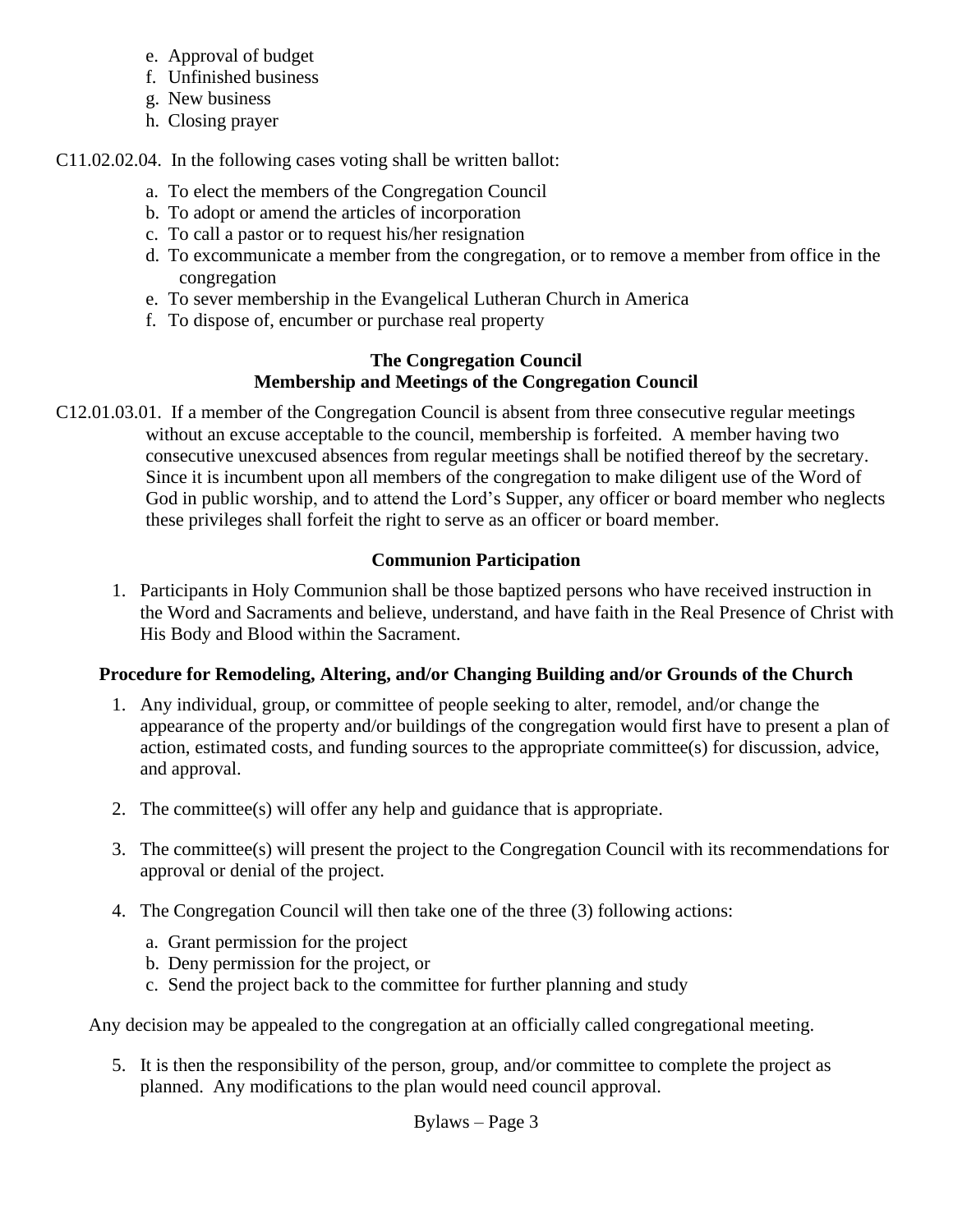6. Any project significantly altering the structure or the grounds will require the permission of the council.

#### **Pastoral Call**

- 1. The call shall normally be for an indefinite time.
- 2. If the pastor receives a call to another congregation, s/he shall consult with his/her present congregation, or at least with the Congregation Council, before coming to a decision. S/he should attempt to reach a decision as quickly as possible, normally within three (3) weeks. S/he shall thereupon notify his/her present congregation and the bishop of the synod. When a release has been granted and the call accepted, the pastor shall terminate his/her ministry and transfer to his/her new field of service as quickly as feasible, normally within one (1) month.
- 3. A desire for a change in pastorate by either congregation or pastor shall be brought to the attention of the bishop of the synod, who shall advise in the matter in accordance with this constitution and with the established procedures of the Evangelical Lutheran Church in America.
- 4. The congregation requires that its pastor shall be loyal to the faith and purpose of the congregation, as stated in this constitution.
- 5. Clergy qualified according to this constitution may occasionally perform pastoral functions in this congregation with the approval of the congregation and its pastor, or in case of a vacancy in the pastorate, with the approval of the congregation and the bishop of the synod.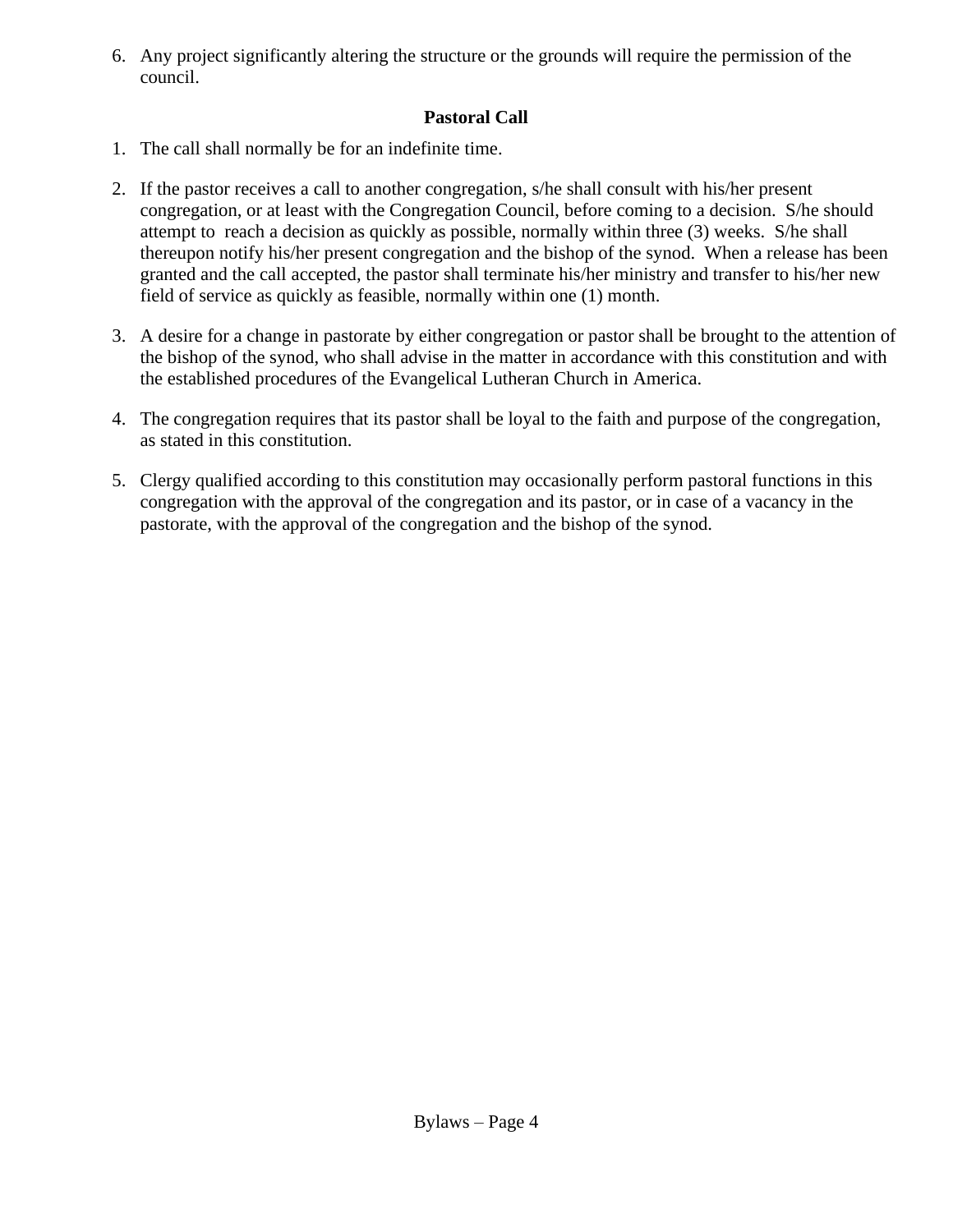### **Lutheran Church of Our Redeemer of the Evangelical Lutheran Church in America Fort Morgan, Colorado**

### **2019**

## **Continuing Resolutions**

\* \* \* \* \* \* \* \* \* \* \* \* \* \* \* \* \* \* \* \* \* \* \* \* \* \* \* \* \* \* \* \* \* \* \* \* \* \* \* \* \* \* \* \* \* \* \* \* \* \* \* \* \* \* \* \* \* \* \* \*

C13.06.a01 The Congregation Council shall review all continuing resolutions annually.

#### C13.06.a05 **Other Congregation Committees**

- a. Reachout/Evangelism
- b. Worship and Music
- c. Christian Education
- d. Stewardship Ministry
- e. Building and Grounds
- f. Finance
- g. Personnel
- h. Memorial Committee
- i. Long Range Planning
- j. Altar Guild
- k. Library
- l. Mutual Ministry

At least one member of the council shall be appointed to each of these committees and shall have authority to appoint such other sub-committees as may from time to time be necessary or advisable. The Congregation Council shall have authority to appoint or elect additional congregational members who are not members of the council as members on its regular committees.

#### C13.07.B05 **Duties of Officers and Committees of this Congregation**

- 1. The president shall preside over meetings of the Congregation Council and of the congregation unless the meeting decides otherwise.
- 2. The vice president shall preside in the absence of the president, unless the council decides otherwise.
- 3. The secretary shall keep the minutes of the council and of the congregation and shall preserve its archives.
- 4. The treasurer may be bonded and shall be custodian of all funds of the congregation; and shall disburse all such funds in accordance with the decisions of the congregation or the Congregation Council. He/she shall present a report to the annual congregational meeting and such other reports to the Congregation Council as may be required.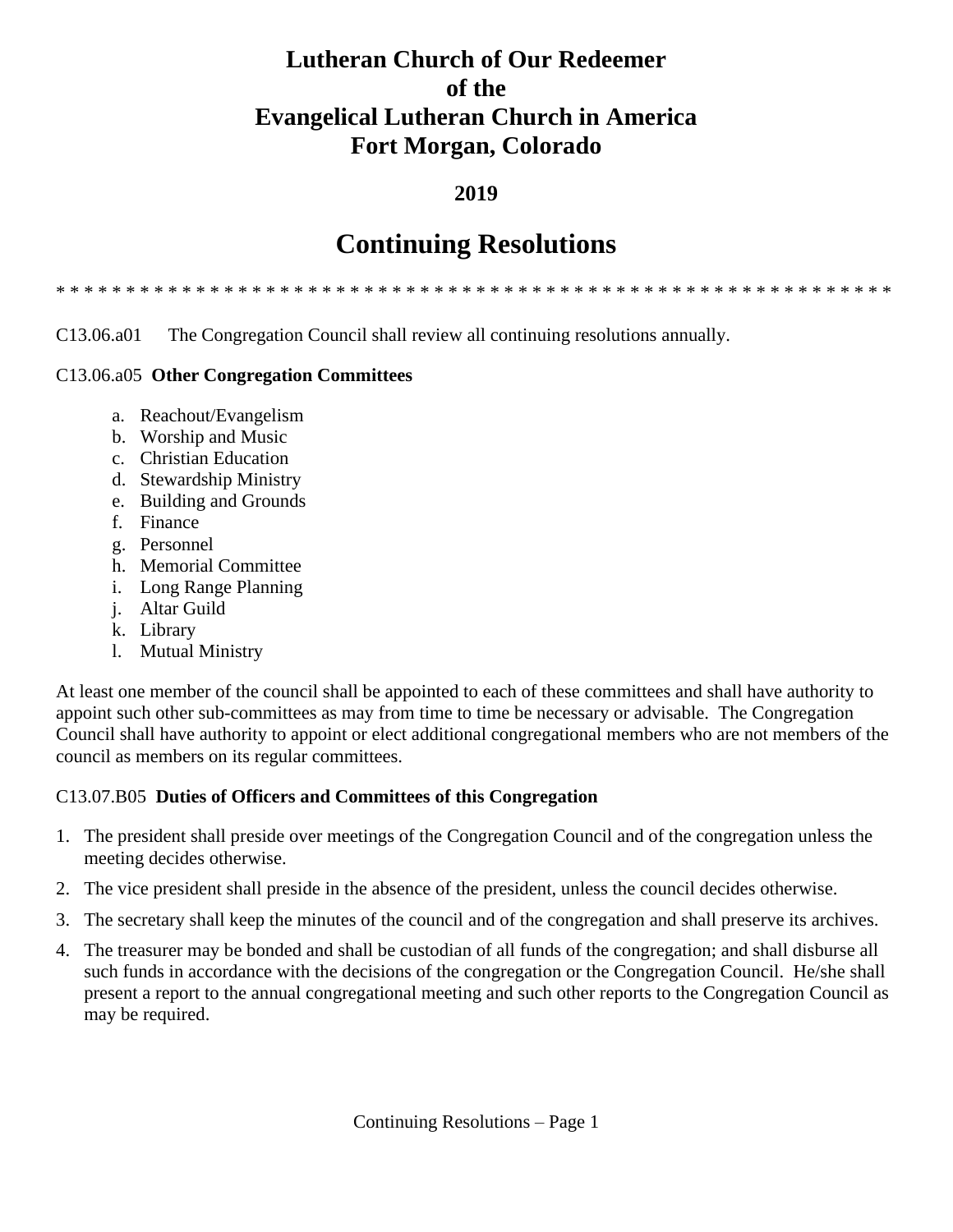- 5. The Reachout/Evangelism Committee shall work with the pastor in developing a sound program of evangelism, reach out to new members, potential new members and newcomers to the community, seek to strengthen the outreach of the members, and be responsible for the general spiritual care of the congregation. It also shall:
	- a) be responsible for greeters and fellowship hosts
	- b) consist of several members including a chairperson and a representative to the congregation council
	- c) meet as often as necessary to accomplish their objectives
	- d) make reports to the Congregation Council on the activities and needs of the committee
	- e) annually submit a statement of budget needs to the Finance Committee
	- f) maintain a file of activities and information to pass on to the next committee
	- g) create an awareness of the missions, activities, and needs of local, district, and synodical programs
	- h) oversee the planning and upkeep of the prayer chain
- 6. The Worship and Music Committee, in support of the Mission Statement of the LCOR, shall:
	- a) work together with the pastor for the worship life of the congregation, in order that the Word be proclaimed and the sacraments administered.
	- b) proclaim the gospel through innovative and traditional forms of worship services. This includes but is not limited to recruiting, scheduling, and training all worship assistants, including communion assistants, assisting ministers, acolytes, ushers, and readers.
	- c) oversee the recruiting, training, encouragement, and nurturing of musicians of all kinds for the church.
	- d) consist of several members including a chairman and the Congregation Council representative. The representative will report the actions and intentions of the committee to the Congregation Council.
	- e) meet as often as necessary to fulfill their duties and submit a statement of budget needs to the Finance Committee at the appropriate time.
	- f) maintain a file of activities and information to pass on to future committees.
- 7. The Education Committee shall:
	- a) work with the pastor in developing and offering Christ-centered educational opportunities within the church.
	- b) consist of several members including a chairperson, secretary, and liaison to the council
	- c) encourage all members to become involved in the educational programs of the church
	- d) meet as often as necessary to accomplish their objectives
	- e) survey the congregation to find areas of educational interest and need
	- f) assist in enlisting teachers for all programs and develop teacher training programs
	- g) assist in the selection and screening of materials
	- h) develop the vacation Bible school program by selecting a director, setting dates, etc.
	- i) make reports to Congregation Council on the activities and needs of the committee
	- j) annually submit a statement of budget needs to the Finance Committee
	- k) maintain a file of activities and information to pass on to the next committee
- 8. The Stewardship Ministry Committee shall:
	- a) work with the pastor in carrying out the congregation's development of stewardship in accordance with scriptural principles
	- b) educate and motivate the members of the congregation as to the privileges and responsibilities of using their time, talents, and treasures in response to their blessings
	- c) encourage giving of our first fruits, proportionately, cheerfully, and voluntarily
	- d) encourage congregational membership to reflect, rejoice, and respond to God's first fruits

Continuing Resolutions – Page 2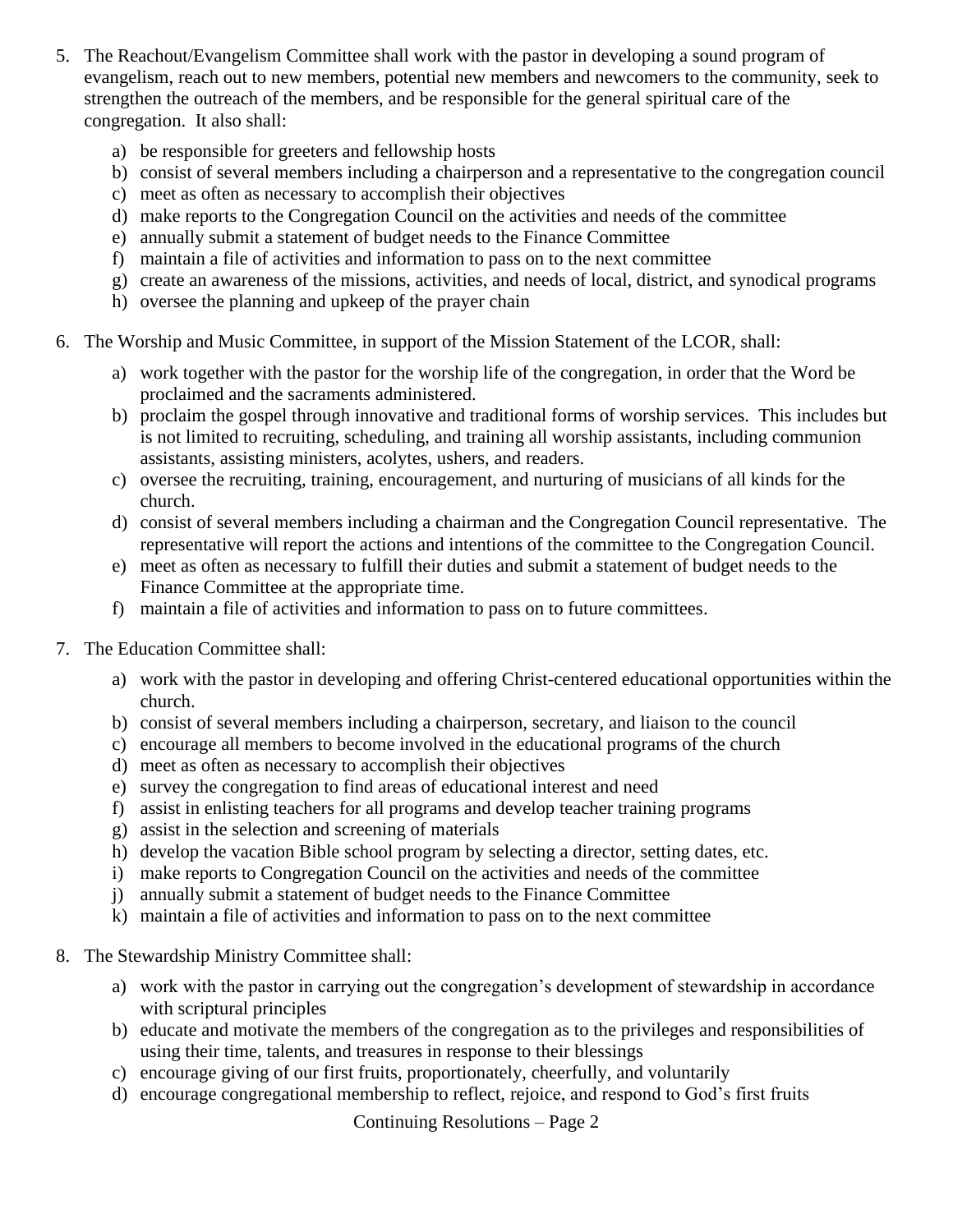- e) gather suggestions from congregation members and make recommendations for mission and benevolence projects to the Congregation Council
- f) maintain a stewardship opportunities folder for the purpose of enlisting individuals for service in the church
- g) report the actions and intentions of the committee to the Congregation Council
- h) consist of at least three members; a chairperson, secretary (both to be selected by the committee), and council representative
- i) meet at least monthly
- j) maintain a file of activities and information to pass on to the next committee
- 9. The Building and Grounds Committee shall:
	- a) consist of an undetermined number of volunteers the elected chairman, a representative to the Congregation Council, and other members
	- b) see to the maintenance of all church properties
	- c) seek the assistance of members of this congregation in the maintenance of the church property
	- d) be responsible for the employment and supervision of all personnel needed to maintain the property, including all custodians or cleaning services
	- e) be limited to maintenance expenditures of \$500.00 per project without approval of the congregation council unless an emergency exists
	- f) report all work done and work needed to council
	- g) annually submit a statement of budget needs to the Finance Committee
	- h) maintain a file of activities, information, and standard operating procedures to pass on to the next committee
	- i) meet as often as necessary to accomplish their objectives
- 10. The Finance Committee shall:
	- a) consist of several members including the treasurer, the financial secretary, and the council representative
	- b) appoint a teller and an assistant to prepare the offerings for deposit and record all monies received
	- c) have the financial secretary send semi-annual statements to each member as to their giving including a total report at the end of the year
	- d) begin soliciting budget requests from other committees in early autumn
	- e) present the proposed annual budget to the congregation prior to the annual meeting
	- f) report in the Sunday bulletin weekly contributions/budget needs provide a quarterly year-to-date report of the total contributions and expenditures to be published in the church newsletter
	- g) be responsible for the total insurance program of this congregation, making sure that this congregation is adequately insured
	- h) make special appeals to the congregation by whatever means necessary when a budget shortfall exists
	- i) make records available for audit
	- j) maintain a file of activities, information, and procedures to pass on to the next committee
	- k) meet as often as necessary to accomplish their goals
- 11. The Personnel Committee shall:
	- a) be responsible for giving care to the caregivers in the congregation
	- b) communicate with staff members, affirming and strengthening their ministry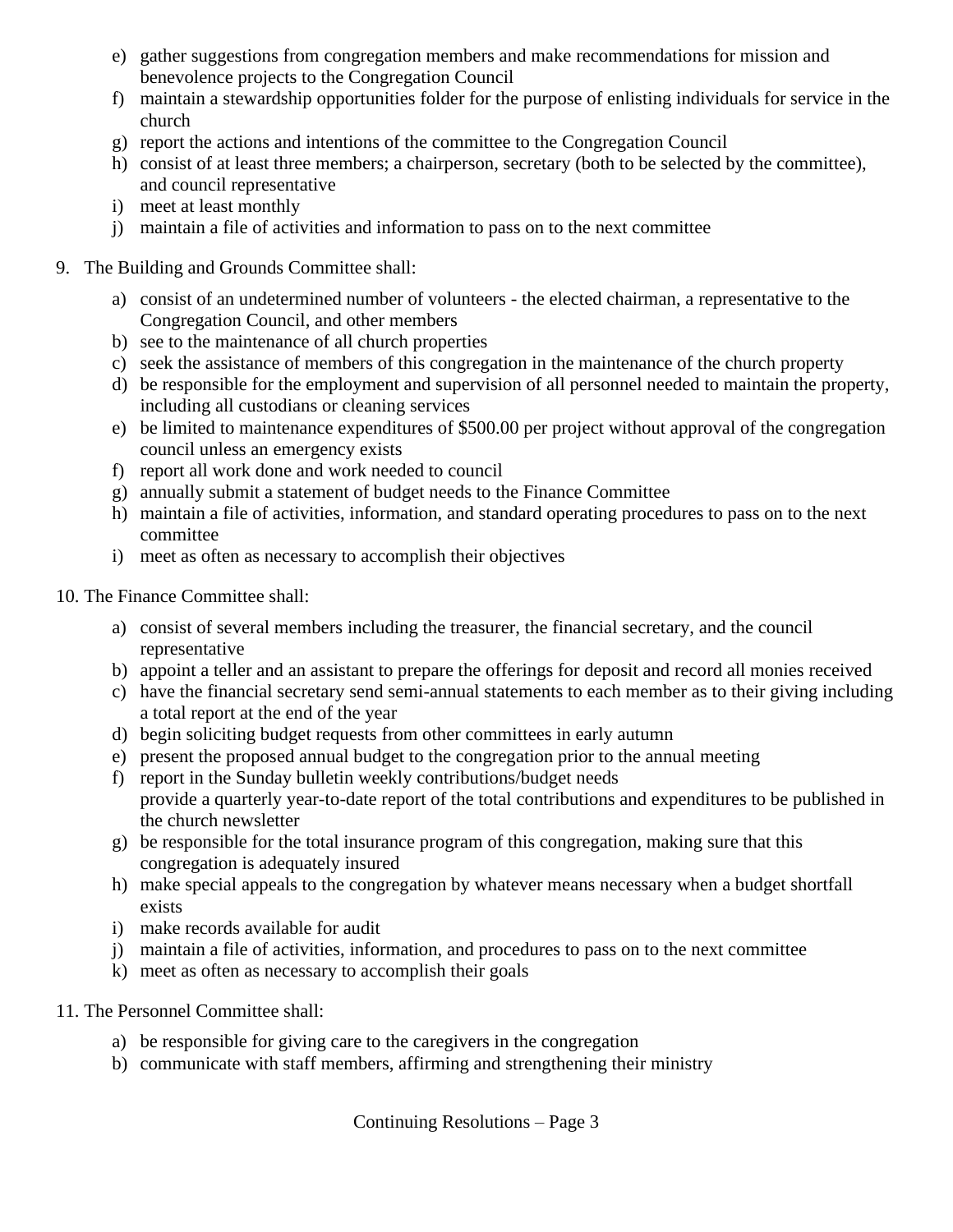- c) through careful listening and prayerful sharing, contribute to the cleansing, filling, and renewing of the "earthen vessels" which empty themselves on behalf of the congregation and the community and treat such communication with strict confidentiality
- d) have three members which includes a representative of the Congregation Council
- e) Term of office shall be three years, with one member to be appointed each successive year.
- f) meet as often as necessary

#### 12. The Memorial Committee shall:

- a) consist of three volunteer members
- b) receive all designated and undesignated memorial gifts given to this congregation, maintaining an accurate book of accounts of all transactions
- c) report to the Congregation Council and submit a report for the church's annual report
- d) maintain a record book of all contributions
- e) meet as often as necessary to fulfill these responsibilities
- 13. The Long Range Planning Committee shall continually evaluate the needs of the congregation. It shall plan for the future, and continually update its plans. The committee shall annually request information on long range issues from each of the other congregation committees.
- 14. The Altar Guild shall:
	- a) work with the pastor to take proper care of the chancel area of the church sanctuary
	- b) make sure all linens used on the altar are spotless, wrinkle free, and placed appropriately
	- c) change paraments according to church year schedule
	- d) assist with the changing of banners as desired
	- e) make sure the chancel light is illuminated at all times, leaving a filled alternate candle in the closet
	- f) check the level of oil in the altar candles, filling when necessary
	- g) clean the acolyte's lighter and make sure it's full of oil
	- h) urge congregation members to contribute floral offerings for altar beautification
	- i) prepare communion for worship and clean vessels after Holy Communion service
	- j) meet once a year to schedule monthly responsibilities
	- k) treat all altar duties with proper dignity and reverence
- 15. The Library Committee shall:
	- a) have at least two volunteer members and be responsible for updating and maintaining the library materials
	- b) annually submit a statement of budget needs to the Finance Committee
	- c) meet as often as necessary

#### 16. The Mutual Ministries Committee shall:

- a) meet as often as necessary
- b) go over the praises and pinches that have been submitted
- c) praises will be submitted to the church newsletter each month
- d) decide, as a committee, the response for each pinch that will be submitted in the church newsletter
- e) decide if a pinch shall be given to the appropriate committee, and then that committee will submit the response to the pinch in the church newsletter
- f) if a pinch was submitted with a name, the Mutual Ministry Committee shall contact that person directly with a response to the pinch
- g) have six members which include a representative to the Congregation Council

Continuing Resolutions – Page 4